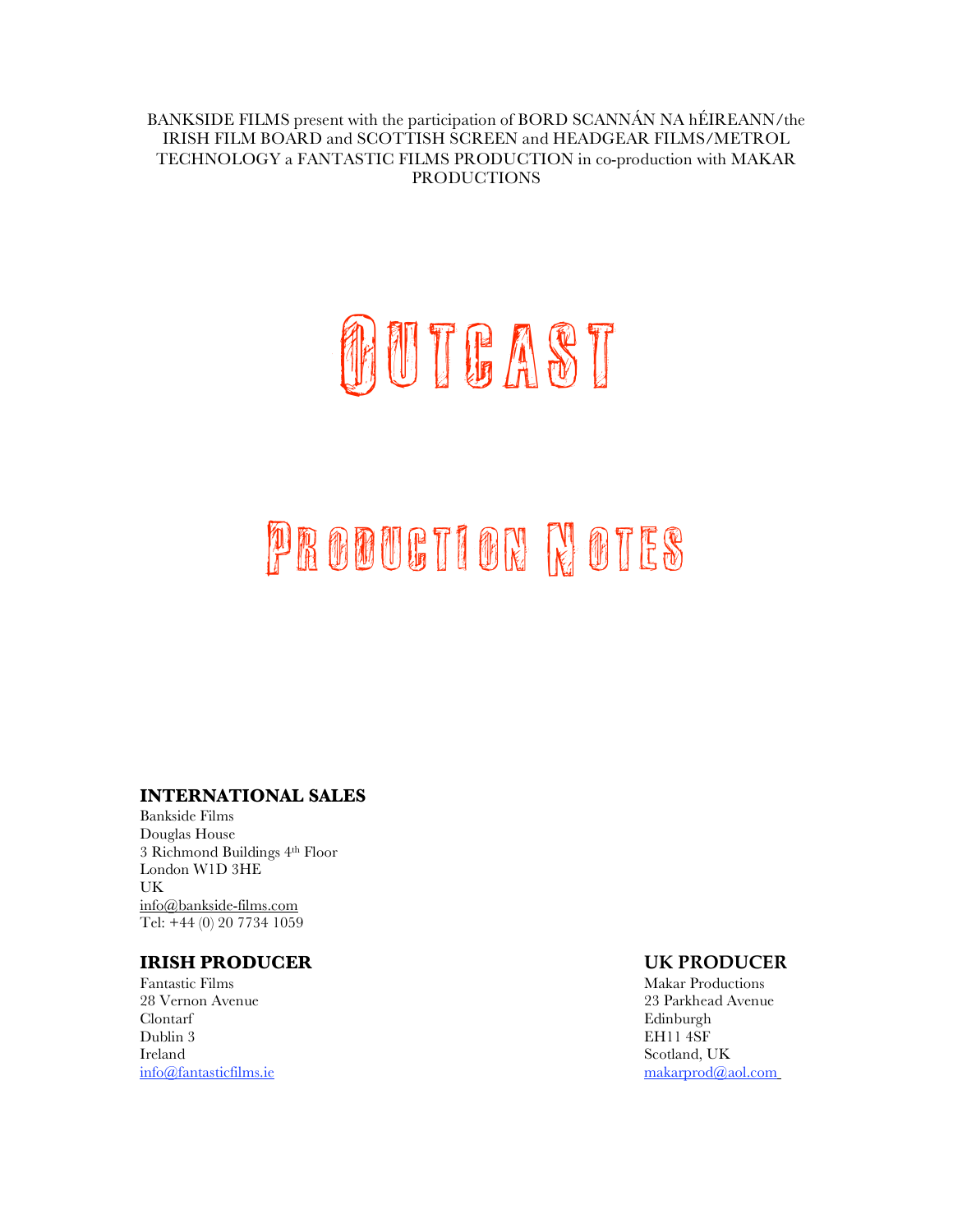

Beware the beast within.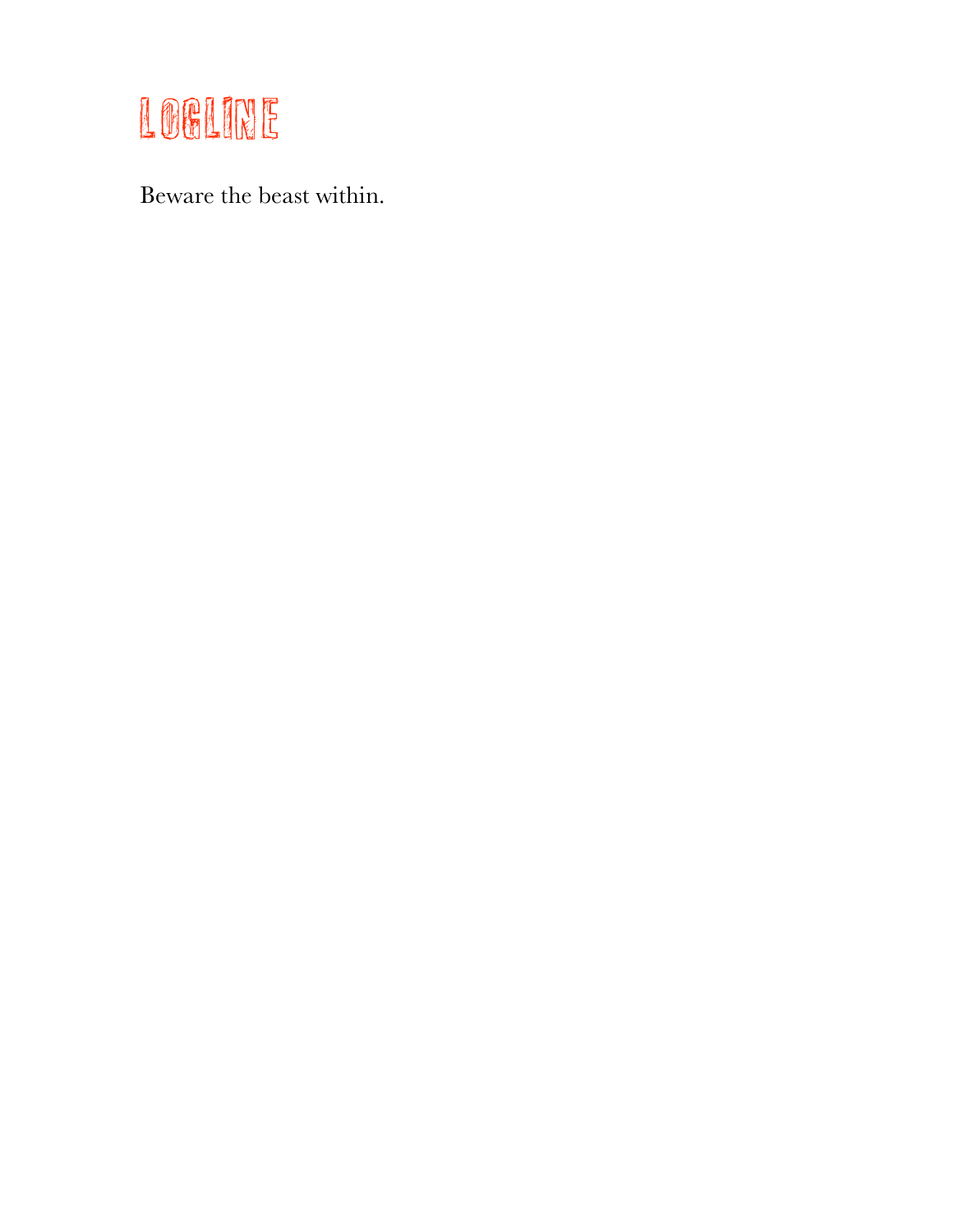### SYNOPSIS

When Mary (Kate Dickie) and her teenage son, Fergal (Niall Bruton), move to yet another new home, it soon becomes clear they live their lives on the run, hiding from someone or something, terrified of being found.

Trying to make new friends or connections wherever they go, Fergal finds himself caught between the affections of his beautiful and feisty neighbour Petronella (Hanna Stanbridge), and his fiercely protective mother, who will stop at nothing to protect her precious son.

 Mary has strict rules that govern Fergal's life without which chaos and terror threaten to ensue.

Their hunter is Cathal (James Nesbitt), a dangerous and terrifying man, intent on tracking down and killing Mary and Fergal. What's more, he is using a dark form of magic to find them. Mary's only defence is to use the same ancient form of magic in order to protect her son.

But how long will it be before Cathal manages to outsmart her?

When local residents begin to be brutally murdered by an unknown life force, the sense of fear escalates. Is Cathal the beast responsible for the killings? Or is it the beast that he is trying to destroy?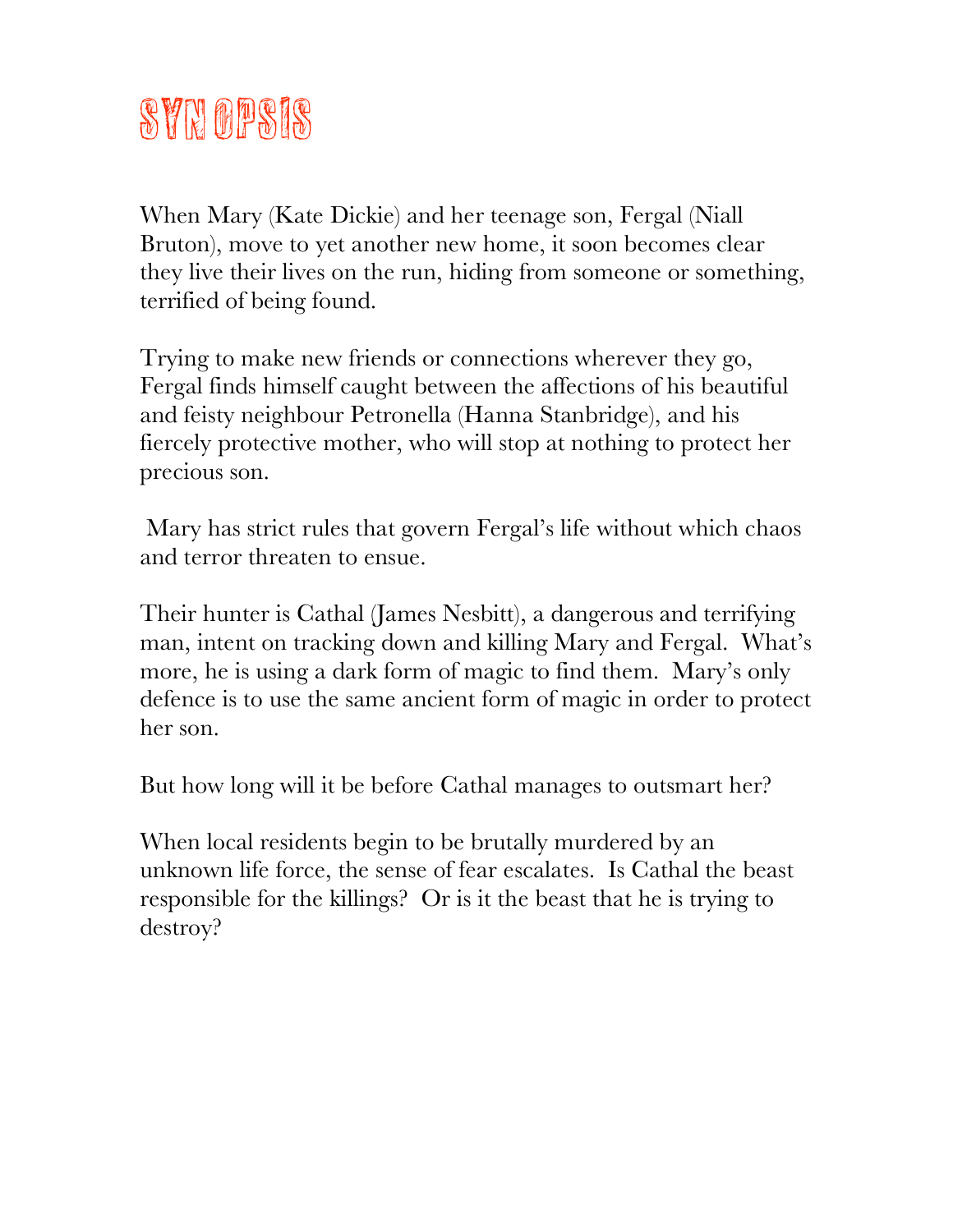### ORIGINS OF THE STORY

The concept of Outcast was initially dreamed up by director Colm McCarthy, who worked on the story with his brother Tom for five years.

Says Tom "Colm wrote the initial outline for Outcast and then I wrote the first draft, which was really the first thing I'd ever written. It was full of plot holes and more like a long story than a proper screenplay but from that point onwards, Colm and I were able to work on it together."

While the brothers were working on early drafts of the script, Tom lived on a council estate in Edinburgh, a fact he believes was a positive inspiration on their writing.

"We were both teenagers in council estates in Edinburgh at different times and I think we both talked for a long time about telling a story that dealt with all that side of our lives and those experiences."

Another huge influence on the script came from their father. "Elements of the script are based on Irish mythology," says Colm. "These were inspired by stories told to us both by our father, who's a wonderful storyteller. As children, he would tell us mythological tales of the 'Sidhe ' (*pronounced: SHE*) and 'Shape shifters'. "We also did quite a lot of research into different beliefs, not just ancient Celtic myths, but beliefs and ideas from across the world, from cults, to witchcraft to modern organised religion. Unsurprisingly, there is a vast amount of information on the internet. It was quite frightening to read about what some people believe in and what some people do."

In the end, they created a new and original mythology on which to base their film. Says Colm, "It's something that we've come up with ourselves, but the research was hugely important and many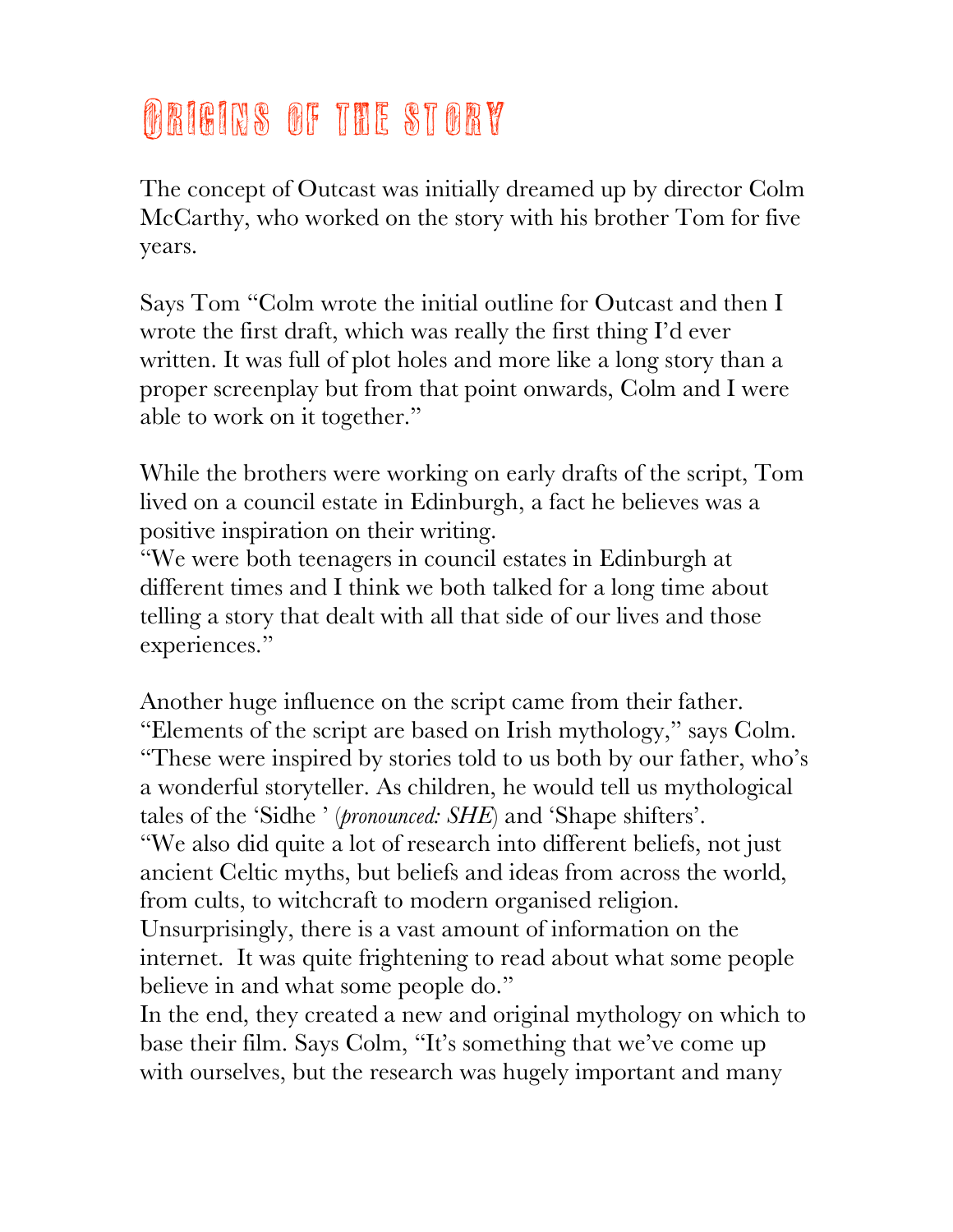different influences fed into it. I feel we've come up with something believable, with its own innate structure and rules."

Since he was a teenager, horror was a genre that always appealed to Colm McCarthy. "I've grown to like work that's rooted in the semi-fantastical world of magical realism. That was part of the appeal in making this film. It was to try and make a film that we wanted to see. All too often modern horror films rely on slash, guts and gore, whereas to me they should be more like adult fairytales. Fairytales used to be cautionary tales designed to frighten people into realising the dangers that exist in life. OUTCAST is a story about the dangers of suppressing your masculinity and sexuality, how that suppression can ultimately lead to violence, rage and the emergence of an inner beast."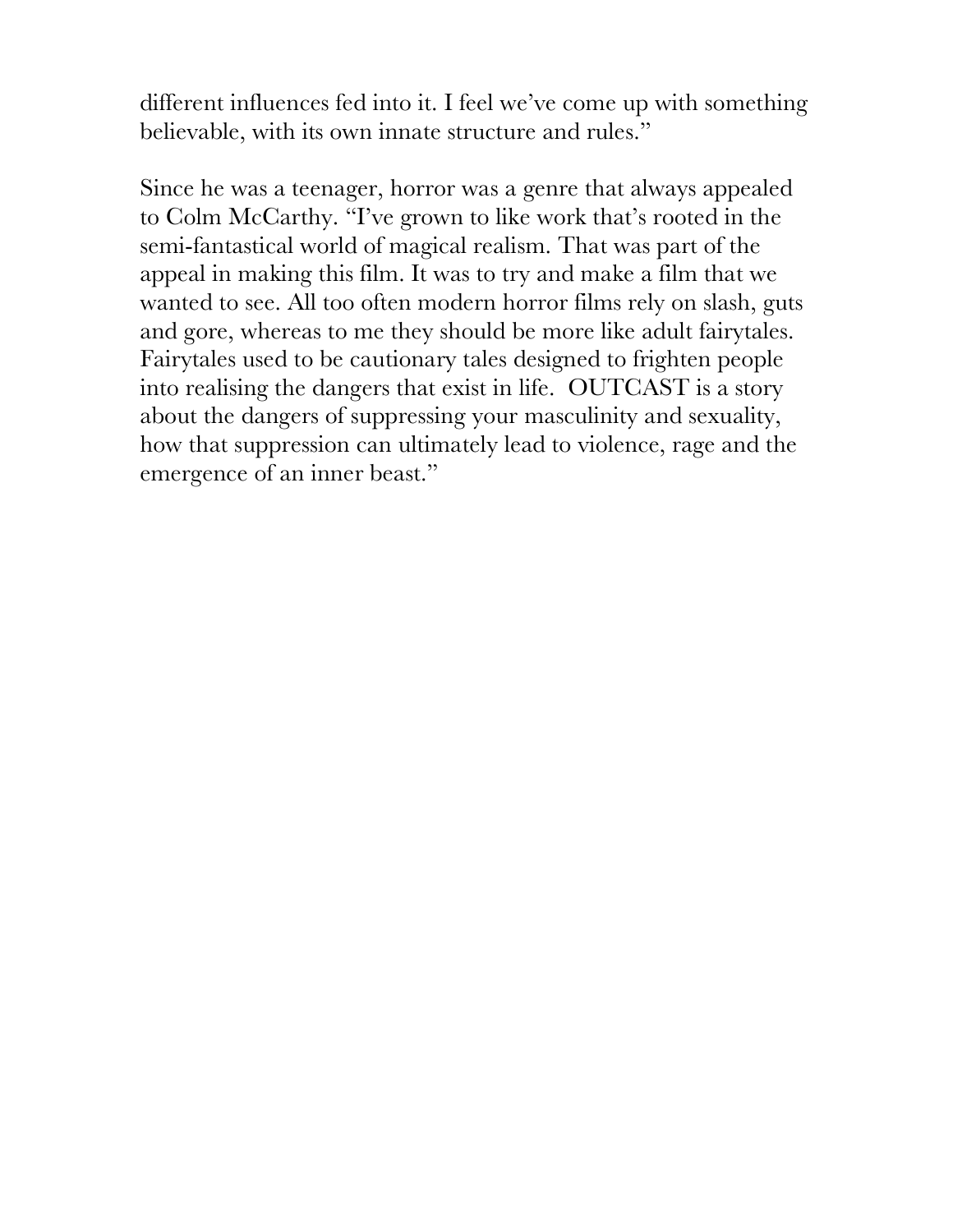### Producing the film

Producer John McDonnell was very aware of the need to ground the horror elements of the story in a recognisable reality, while still creating a film that was charged with dramatic tension.

 "It's a difficult balance to achieve because there is a core audience for horror films and it's very important that you respect and strive to maintain that core audience. The people who track these films are very interested in seeing things like The Beast and various horrific scenarios that occur in the script, but it was also important to us that we brought something to the film that was unique and different. Part of the appeal of this film is the unique love story and it was very important for us to develop that and make it integral to the narrative. Horror certainly delivers a different emotional charge to, say, a romantic comedy, but at the end of the day making a film that has an impact on an audience, for me, is what it's all about, regardless of the genre."

John McDonnell first worked with director Colm McCarthy on a short film about six years ago and it proved to be a successful and collaborative partnership.

John says, "I was impressed with Colm's immense talent from day one and I believe he has a huge future ahead of him. We enjoyed working together and began developing a number of scripts together, OUTCAST being one of them."

Once script development had progressed to a certain stage, about three years ago, John and Colm joined forces with Brendan McCarthy, John McDonnell's long time producing partner. While John continued to develop the story with Colm, Brendan began talks with various financiers in order to begin financing the production of the film.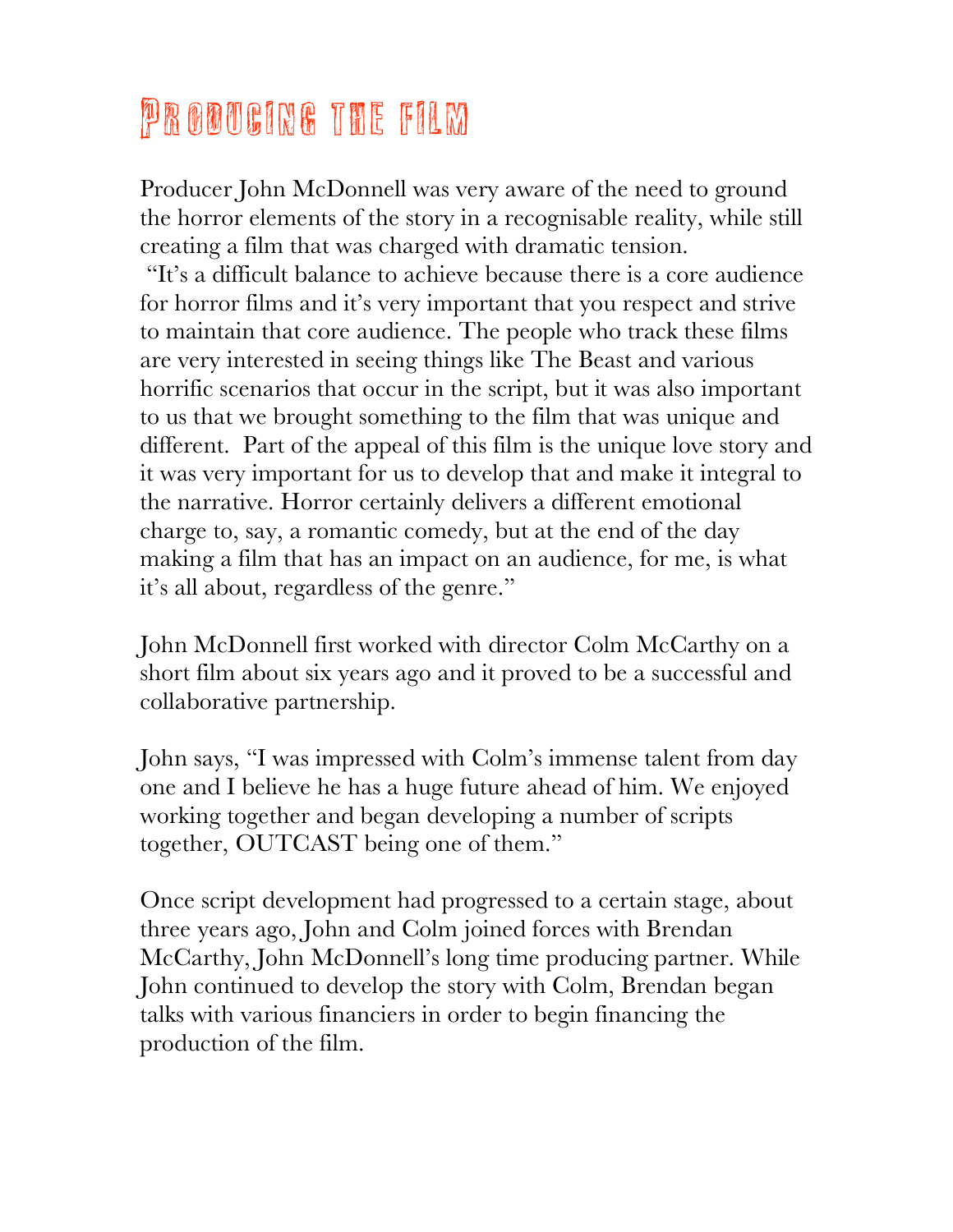Producer Brendan McCarthy says the first financiers who committed to funding the film were the Irish Film Board. "The film was developed with the support of the Irish Film Board. They had contributed towards development funding when Colm was writing the script so it was a given that we would seek funding from them as we knew they supported the script. Since it's a natural Scots/Irish story we wanted to get Scottish Screen involved next so once both public funders agreed to partly co-finance the film we felt we had enough financial momentum or critical mass to get market money involved."

Scottish Screen funding meant that the Irish producers needed to find a Scottish co-producer in order to access the UK financing. Luckily they had just the person in mind, Eddie Dick, of Edinburgh based Makar Productions. Eddie read the script and was immediately impressed.

"The script was a very fresh take on a genre," says Eddie. "The edge to this film was the idea of it being infused by Celtic mythology, so the Scottish/Irish connection really made sense. The other deciding factor was seeing Colm McCarthy's work. I thought it had a very powerful vision and purpose. So it was two things that got me on board - the script and the man."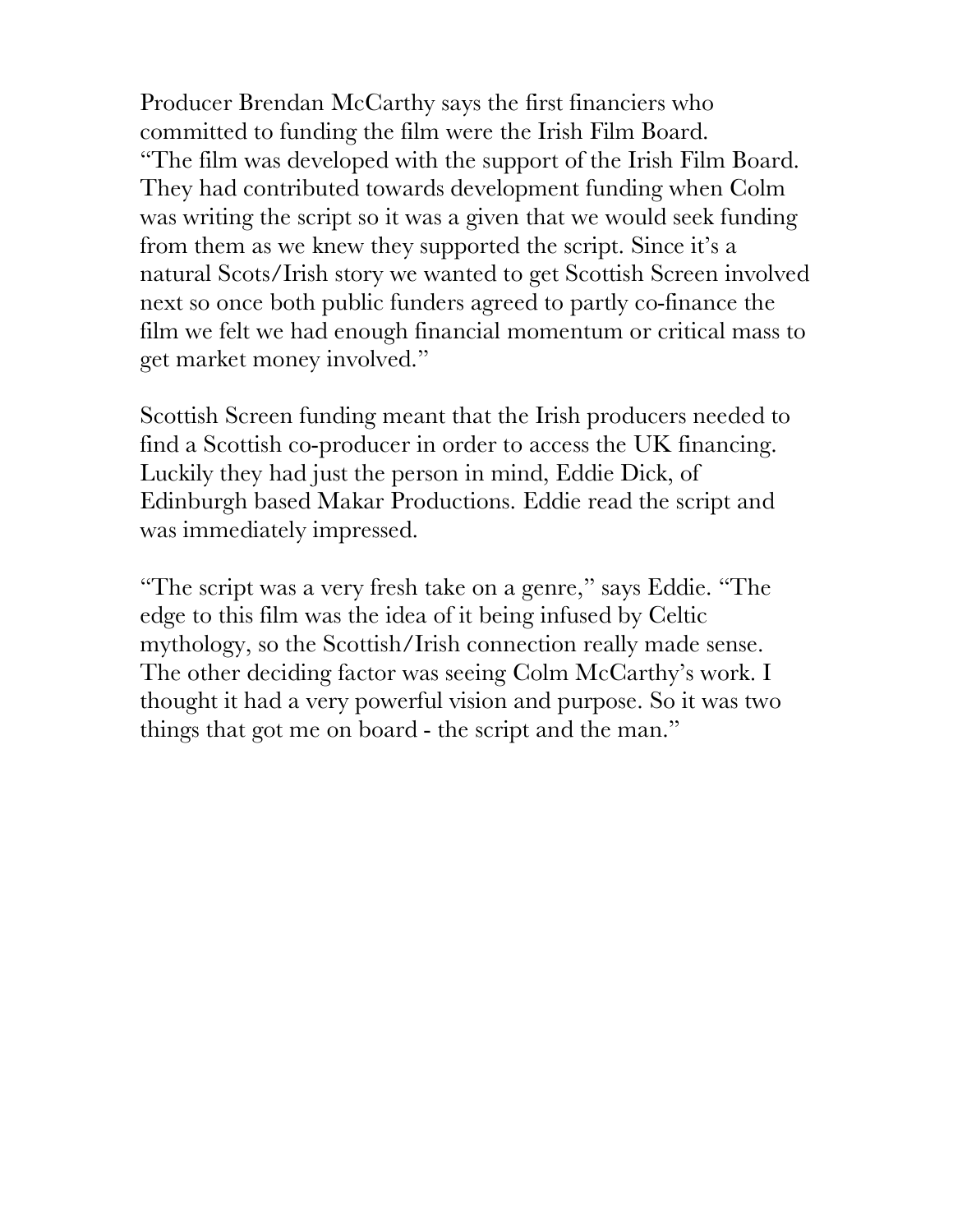### **GASTING**

There was no doubt in director Colm McCarthy's mind about who he wanted to play Mary.

"Red Road was one of my favourite films of the last ten years and a lot of that is down to Kate Dickie's performance. She is an outstanding actress. Coincidentally, casting her worked in our favour as we needed to get some Scottish talent involved in the project. Kate's incredibly brave, brilliant to work with and enormous fun as well."

Although Colm McCarthy wanted to cast Kate Dickie from the beginning, James Nesbitt was not an obvious choice for the role of Cathal.

"The character of Cathal is quite removed from the characters that Jimmy is known for, so it was an unusual choice for him. But working with him, I realised what a versatile actor he really is. He's known for playing very charismatic, cheeky chappie roles but he can do just about anything as an actor. He's got a great deal of range and flexibility and he also has a darkness about him. I thought he could portray the darkness inside Cathal, while keeping him human and vulnerable."

Producer John McDonnell praises casting director Des Hamilton. "Des proved to be real star. He managed to pull together an absolutely amazing cast, brilliant character actors like Ciaran McMenamin and James Cosmo, who we wouldn't initially have thought of but were so delighted to work with. "

Casting the two young stars of the film was perhaps the biggest challenge, although it went surprisingly smoothly. Eddie Dick explains, "Finding the kids was actually a really quick process. Des is not someone who casts from his desk. He is quite literally out in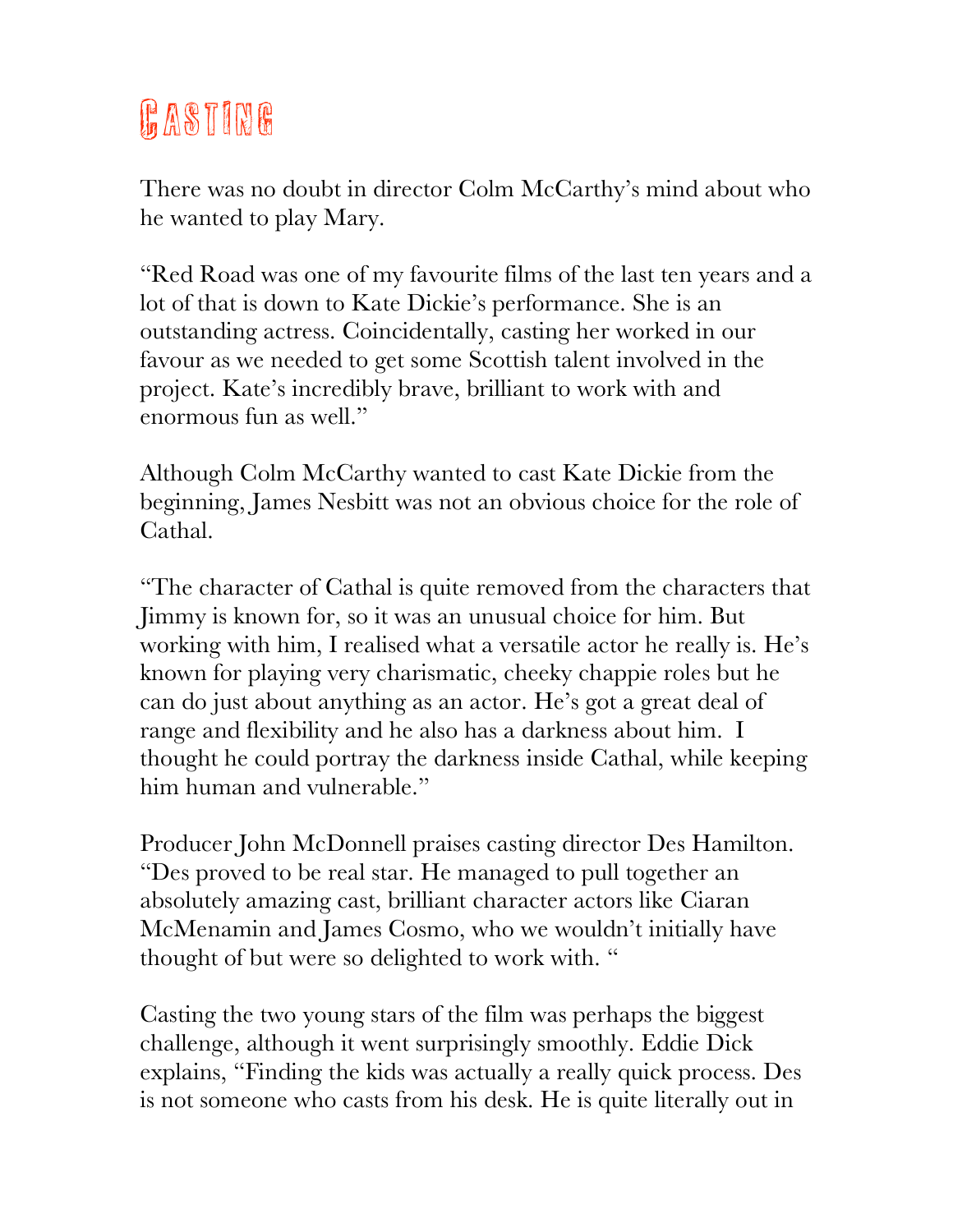the streets, looking for people. We had open calls in Scotland and Ireland for the kids, which resulted in some great casting. Niall and Hanna are brilliant new talents and have great acting careers ahead of them if that's the direction they want to go in."

Hanna Stanbridge plays Petronella, the young girl that Fergal meets when he and his mother move to a new block of flats. "I got the full script by email, and I was told to look as young as possible as the character of Petronella was 16-years-old and I was 23 at the time," Hanna recalls.

"I met Colm and Tom McCarthy at the first audition. I read for them for about an hour and they kept giving me directions. It felt like a lesson in acting. I was called back and read with Niall, and then got the call to say I had the part!"

Niall Bruton who played Fergal says. "It was like no other audition or interview I had every done before. I sat in the waiting room, shaking with nerves until I was called into the room where I met Colm McCarthy. He was so calm. He sat me down, chatted away to me for a while and in mid-conversation flicked on the camera and recorded what I was saying. A few days later I found out I had been cast as Fergal."

Hanna and Niall got on extremely well together and any qualms they had about the intimate scenes between Petronella and Fergal soon disappeared. Says Hanna, "Niall's 18 so at first I thought it might turn out to be very difficult, but he's such a very mature 18 year-old, and I can be such an immature 23-year-old, that it worked really well. Right up until "action" we would be having a laugh but then we would totally switch into our characters. We put each other at ease and I felt really comfortable with him. We were really lucky."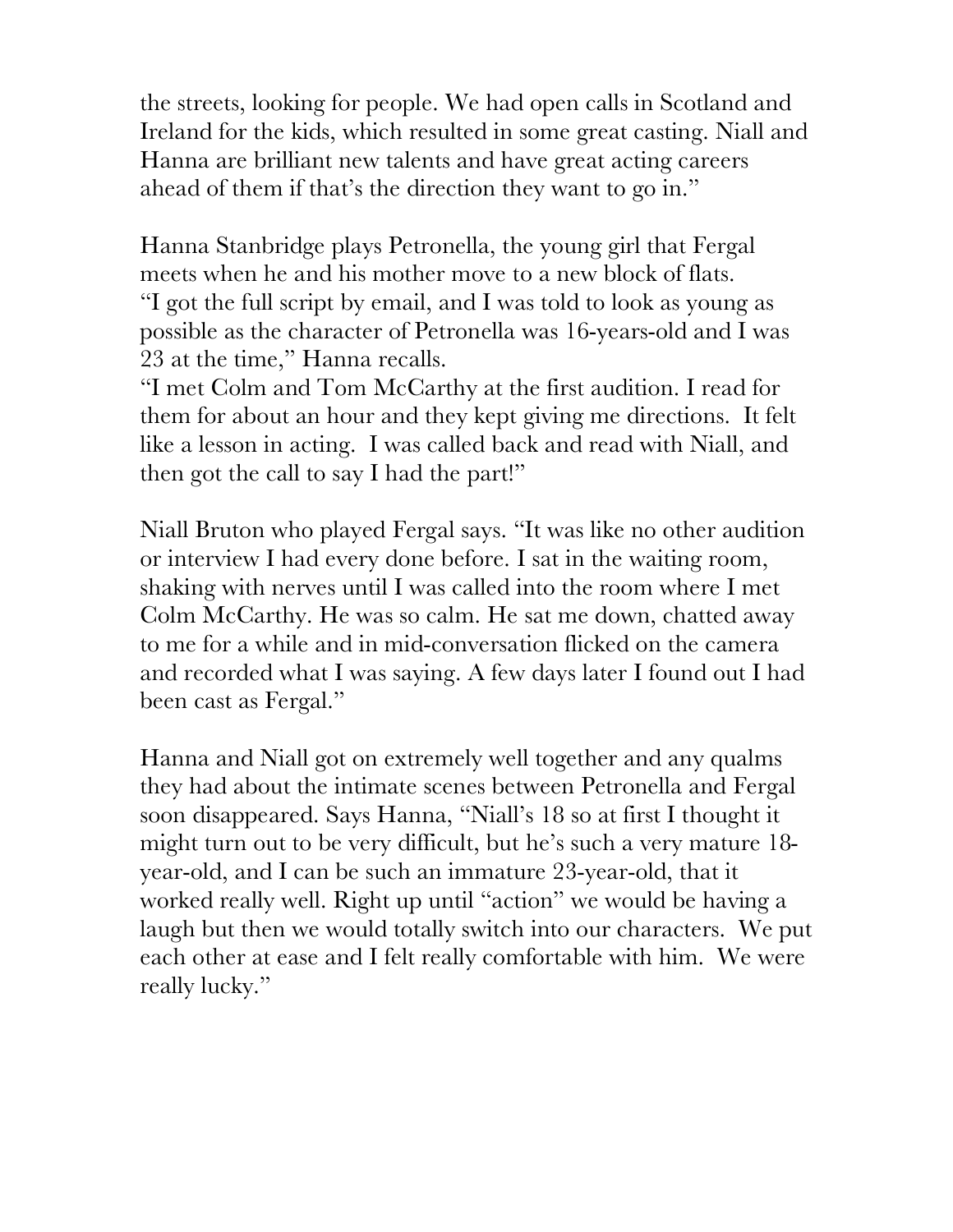### DIREGTOR Q AND A GOLM MGGARTHY

#### **HOW MUCH HAS THE SCRIPT CHANGED SINCE THE FIRST DRAFT?**

We haven't actually done an enormous number of rewrites but we did go down some wrong turns early on in the development of the film. It's now probably closer to the original script than it was half way through the development process. I think we tried to make it more of an American style, commercial horror movie at one stage, but the story didn't work in that context so we pared it back. They say films aren't written, they're rewritten and I suppose we are going through another rewriting process now in the edit and that's part of the process. But I think the core idea of what the film is about has never really changed.

#### **ARE THE CHARACTERS BASED ON REAL PEOPLE?**

That's difficult to answer. I suppose the thing is, there are aspects of lots of the characters that are autobiographical or based on people very close to me or my brother, but their behaviour in the story is much more extreme than those associated with the actual people that they might be based on. They are heightened versions of real human beings. Grossly heightened. Or we've taken certain attributes of people we know and based an entire character around those certain character traits.

#### **HOW WELL DID YOU AND YOUR BROTHR WORK TOGETHER?**

Working with Tom was brilliant and we hope to do it again as soon as possible.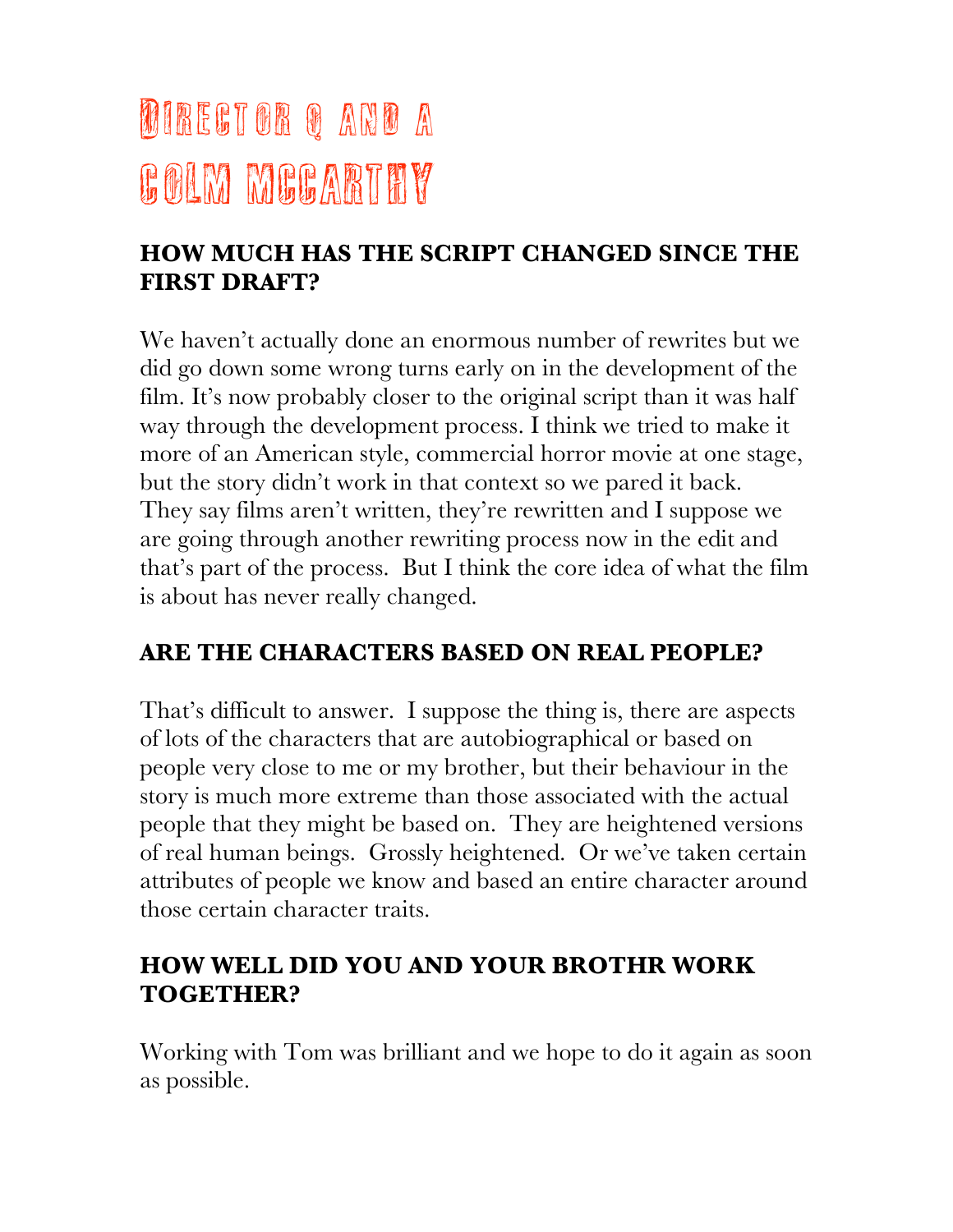I think I'm probably more practical then him when writing, regarding what's feasible and what isn't because although this is my first feature I have directed quite a lot of television drama and I have a stronger grasp of structure and story. Tom, on the other hand, has a fresher, more unstructured approach, so we compliment each other very well.

Tom comes up with really original ideas - people always ask you where your ideas come from and I have admit I have no idea where any ideas come from really, apart from an amalgamation of various experiences over the course of your life.

#### **TELL US A LITTLE ABOUT YOUR WORKING RELATIONSHIP WITH JOHN MCDONNELL**

John really supported me when I first wanted to become a director. He was one of the first people in the business I worked with after I made my first short and he supported me and believed that I could become a feature film director. He pushed to develop material with me and put his hand into his pocket at a time when nobody else really would have, to pay for me to write the first draft of the script. The fact that he supported the project financially as well as believing in my ability was hugely important in terms of getting the thing going. Getting low budget feature films made can be very difficult, I couldn't do what those guys do, what the producers do. As a job it's beyond me how they manage it. I have a lot of respect for John, Brendan and Eddie. They have a wealth of experience, practical nuts and bolts film making experience.

#### **TELL US ABOUT THE BEAST**

The idea that you can't escape your destiny, that people walk these tragic paths without the possibility of escape is a big theme in OUTCAST. Lots of Irish mythology, Diarmuid, the Children of Lir, Cú Chulainn follow these line. But the Beast is more about the idea of what happens when you bottle up your sexuality and your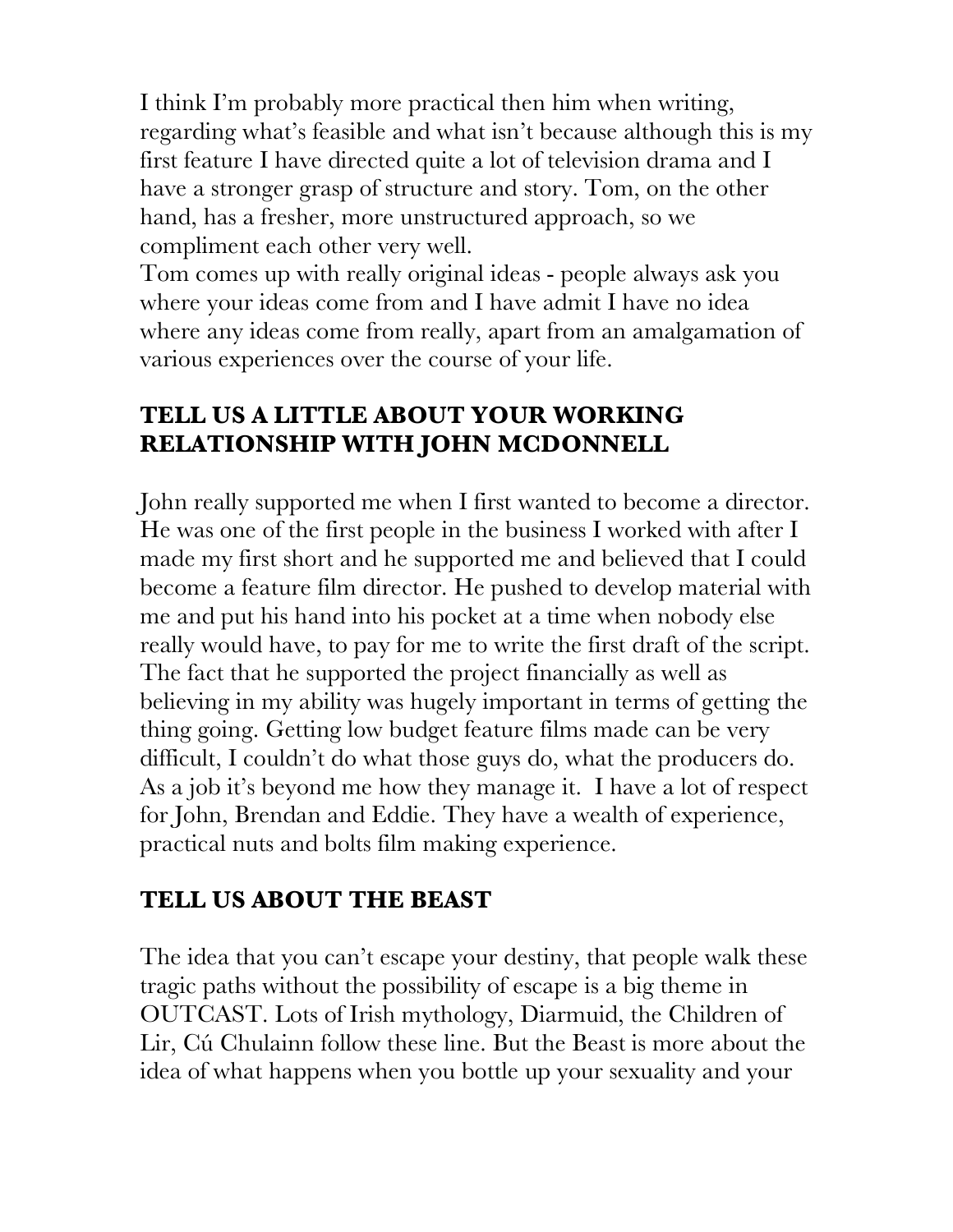masculinity as a teenager. In a way, the Beast is a metaphor for the consequences of that repression.

We decided not to use CGI to create The Beast because I think the hardest thing to portray with CGI is human beings because we're so familiar with the human being and the closer the creature is to human the harder it is to do. So it was quite important to me that The Beast was really there in front of the camera and in front of the audience. We got a very good performer to play The Beast, Ian Whyte, a great physical actor who had been The Predator previously in the ALIEN V PREDATOR films. He's 7'1" as well which helps, and he's a multi-martial artist and a lovely bloke too. He's got huge stamina because his makeup could take up to eight hours each day, and that was before even getting to the set to begin his performance. I remember him coming out of his Winnebego, where he got his makeup done, covered from head to foot in KY jelly and absolutely freezing. It was minus four on one of the nights. He was just this naked wet man doing Kung Fu. There was nothing glamorous about what he was doing.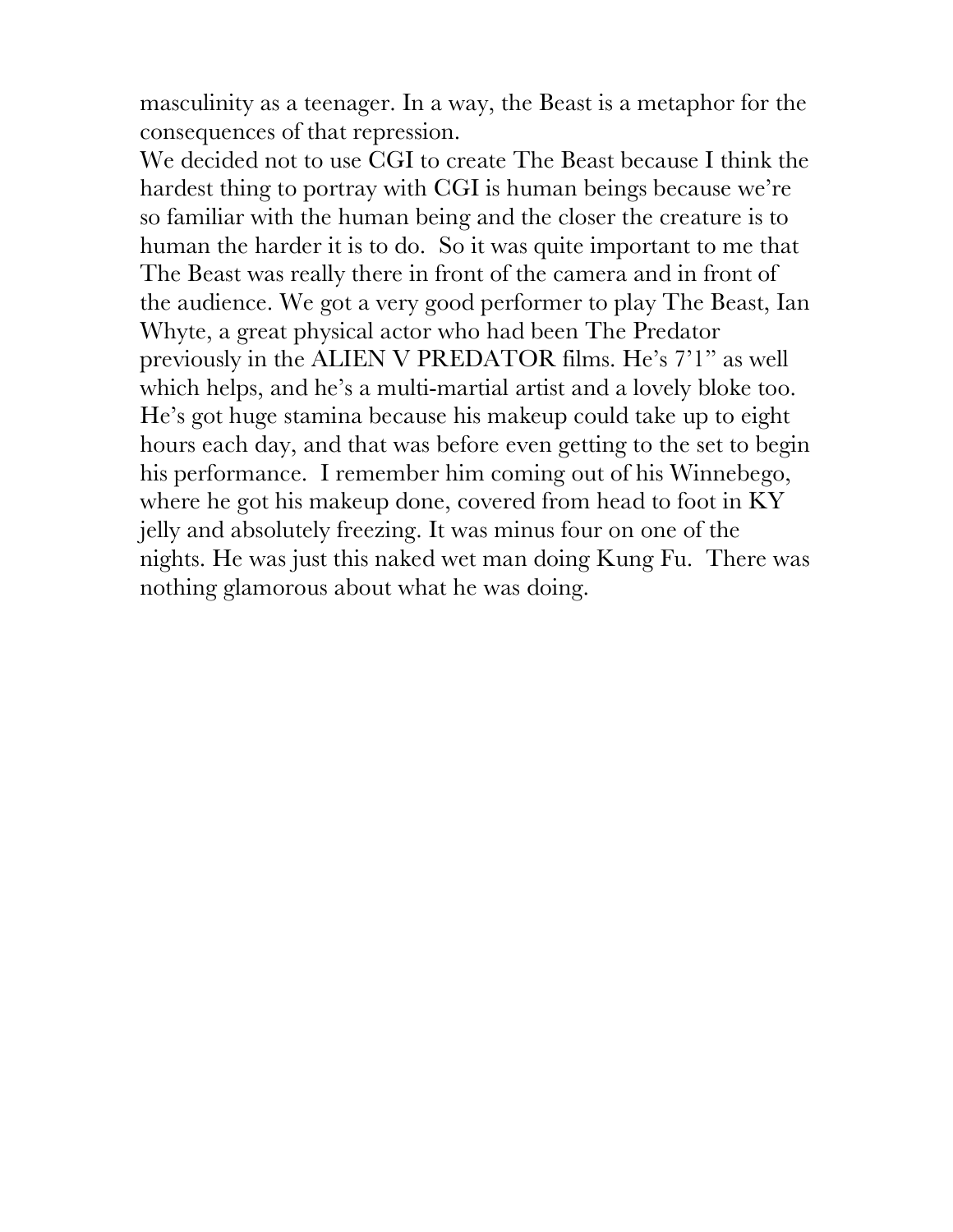### JAMES NESBITT - CATHAL

#### **DESCRIBE CATHAL**

The notion of doing a horror film had never necessarily appealed to me but I thought the script was very strong and dark and cerebral. The character of Cathal interested me because he was someone with this desperate mission, someone who could be perceived, in simplistic terms, as a "baddie" but in his own mind he was on a noble quest and was trying to do what he thought was the right thing.

He was someone who always felt like an outsider, someone who had, from an early age, gotten himself mixed up in dark arts, voodoo and witchcraft, and had become obsessed. I thought the notion of him being prepared to go to any extreme - murder, mayhem, even filicide - to somehow achieve the powers that had been denied to him as a mortal was hugely interesting. It sounds fantastical but there was also quite a human, vulnerable element to his story. I thought it would be challenging to play a psychotic character so full of contradictions.

#### **RESEARCHING THE SIDHE**

Colm recommended that I read some Alastair Crowley, an English occultist who wrote extensively about his involvement with mysticism in the early 1900's. There's a huge amount of literature about this subject, and a large network of people involved in the worship of various magical powers and deities. But to my mind, the script was so good that I mainly used that to ground myself in the occult world and traditions that Colm and Tom created. A lot of the time I didn't really know what was going on, but I trusted Colm and it worked out very well. As a director, Colm's very calm and focused. The fact that he turned down a lot of work to focus on this passion project with his brother speaks volumes really.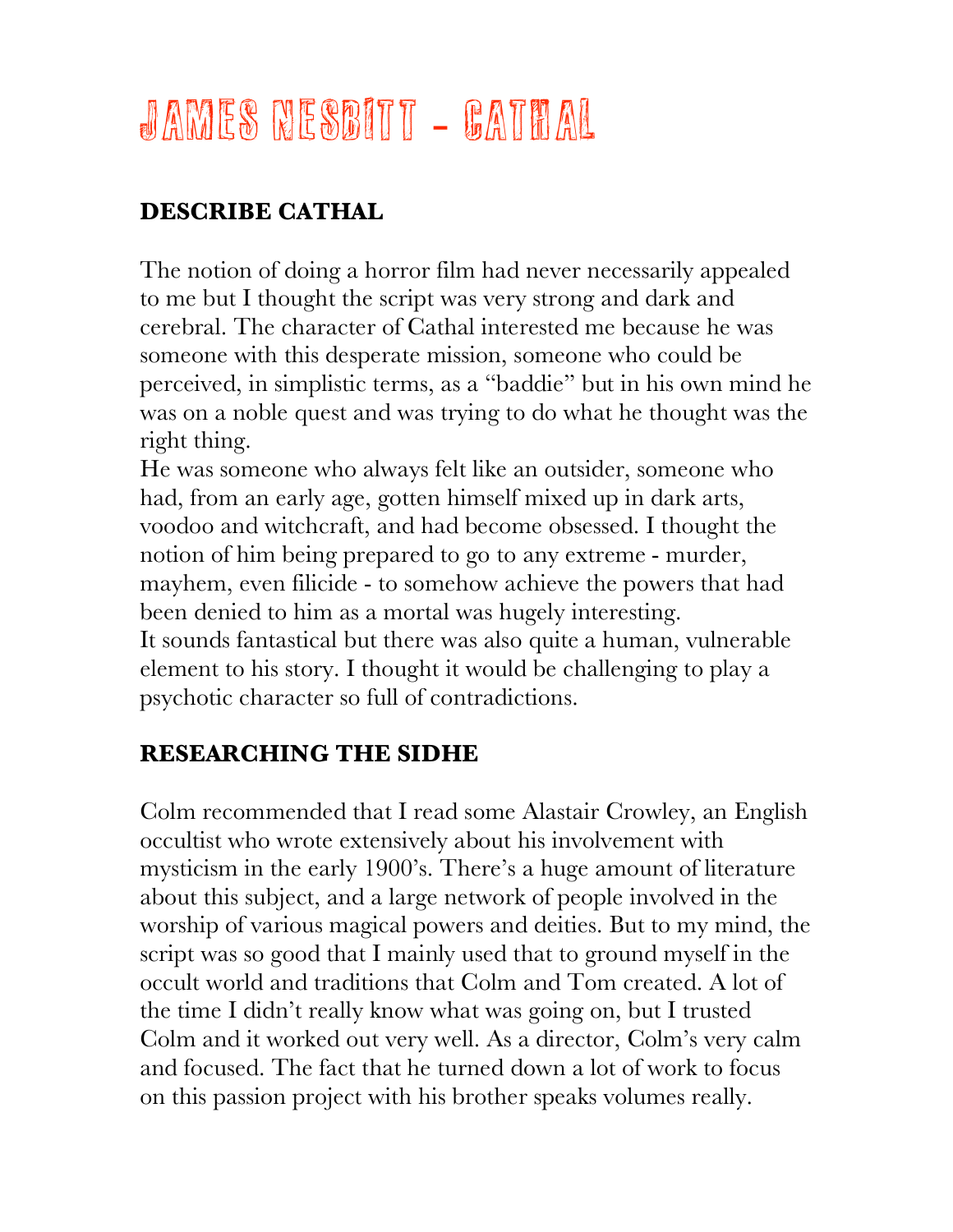### KATE DICKIE - MARY

#### **DESCRIBE MARY**

Mary is part of the Sidhe people, an ancient race who are gradually disappearing. They were full of magic and were very visceral, animalistic people who had a very close bond with nature. Mary's family travelled around a lot and when she was 16 she had a baby, Fergal. I can't reveal too much, but she had to protect this baby from something terrible, so she does her best as a mother and tries to save him, but all the time she knows that the outcome is in some ways inevitable. OUTCAST begins when Fergal is 15, about to turn 16, and they move to a run down council estate in Edinburgh and Mary knows that what they've been running from is about to catch up with them. Mary is an extremely strong woman. She's lived a fairly isolated life with Fergal and she can be really harsh and violent with him but she loves Fergal to bits and is controlling him in order to save him, so there's a real complexity to her character.

I could really relate to Mary as a mother even though she's really extreme. I can understand how she got to where she is and the guilt she felt for doing what she had done, the loneliness. There are so many layers to her and that's what really excited me. There's magic to her and there are special powers - at one stage there are housing officers looking for them and Mary doesn't want to be found so she puts spells on the house so the housing officer can't find it. When you read it you might think "Oh that's really weird, how do you make that real" but for me it wasn't a problem at all because the character was so interesting and it was just a matter of going "OK, she's got a past steeped in magic and she's from a different race of people" and once you've got your head round that it's really easy to believe everything.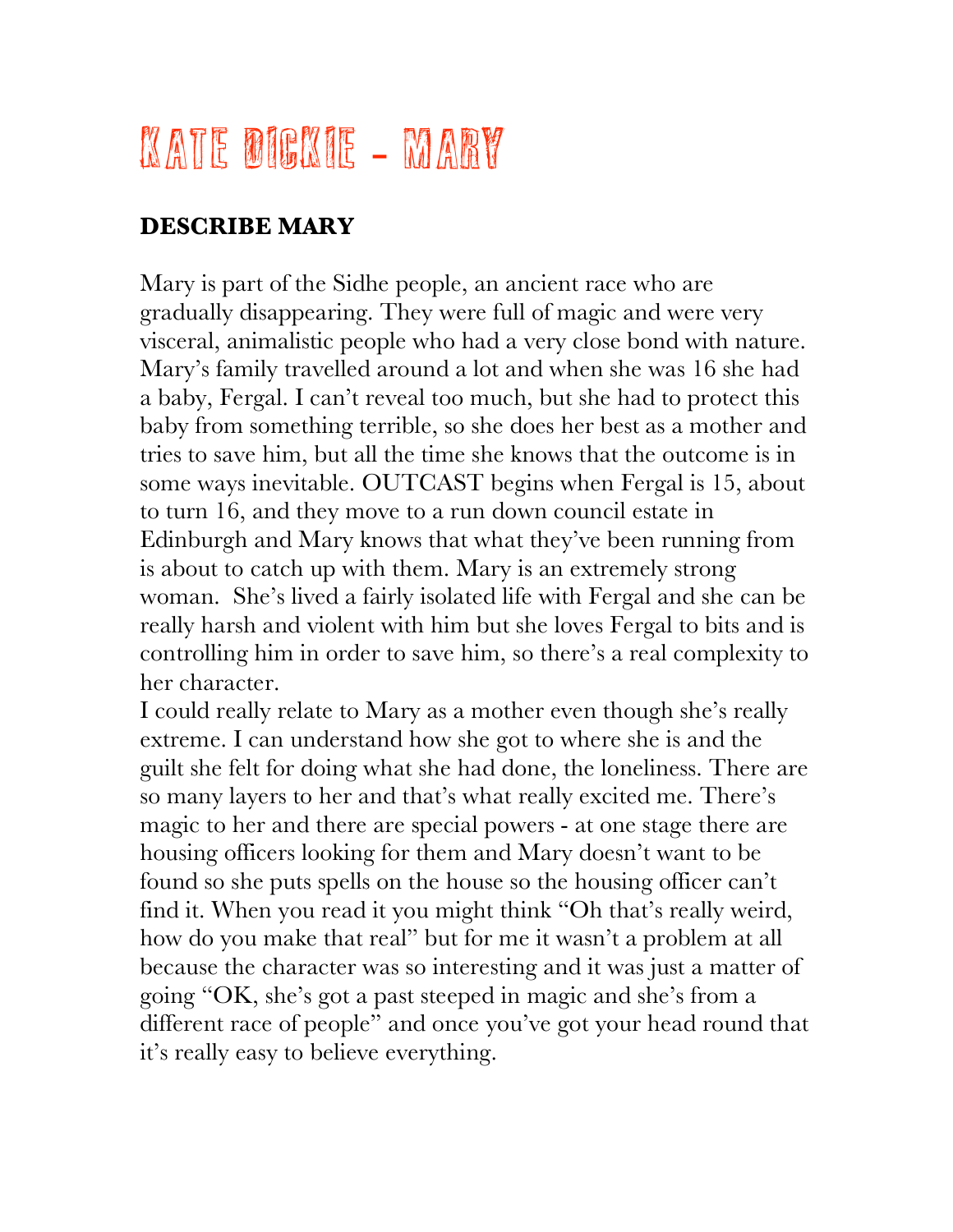#### **ON HORROR FILMS**

I've never done a horror before. I can't even watch horror films, I can't even listen to the opening bars of music because they frighten me so much! What interested me about this film is it's a really contemporary horror, a really urban horror and the language and setting are totally modern.

#### **ON BEING CAST**

From what I can gather Eddie Dick had suggested me and I think Colm had seen RED ROAD and really loved the film. So I had a meeting with them in November 2007 and I read an early draft of the script. I had never done horror, never watched it and when The Beast appeared I thought "Oh my goodness" but what really drew me was that I just loved the dialogue. I thought Colm and Tom had written fantastic dialogue and fantastic scenes and as I said the more I got used to it, having reread the script, the more the horror and The Beast became part of the story and it didn't seem strange to me. It was just a part of the action. They wrote a beautiful script and that really attracted me.

#### **ON WORKING IN EDINBURGH**

I tell you, Sighthill is run down but the community is amazing – the community centre, community workers and community policemen. People couldn't have been kinder to us. It's a pain having crews on your doorstep, maybe it's OK for a couple of days but three weeks, from early in the morning until late at night, gets very tedious. But everyday you opened your door and there were big crowds of people smiling at you. What a difference a place like that makes. It was lovely working in Edinburgh. I did a Northern Irish accent for OUTCAST and I really enjoyed that as well so maybe that helped. I'm not a big accent person because I've never had to do an accent before. I always like doing my own accent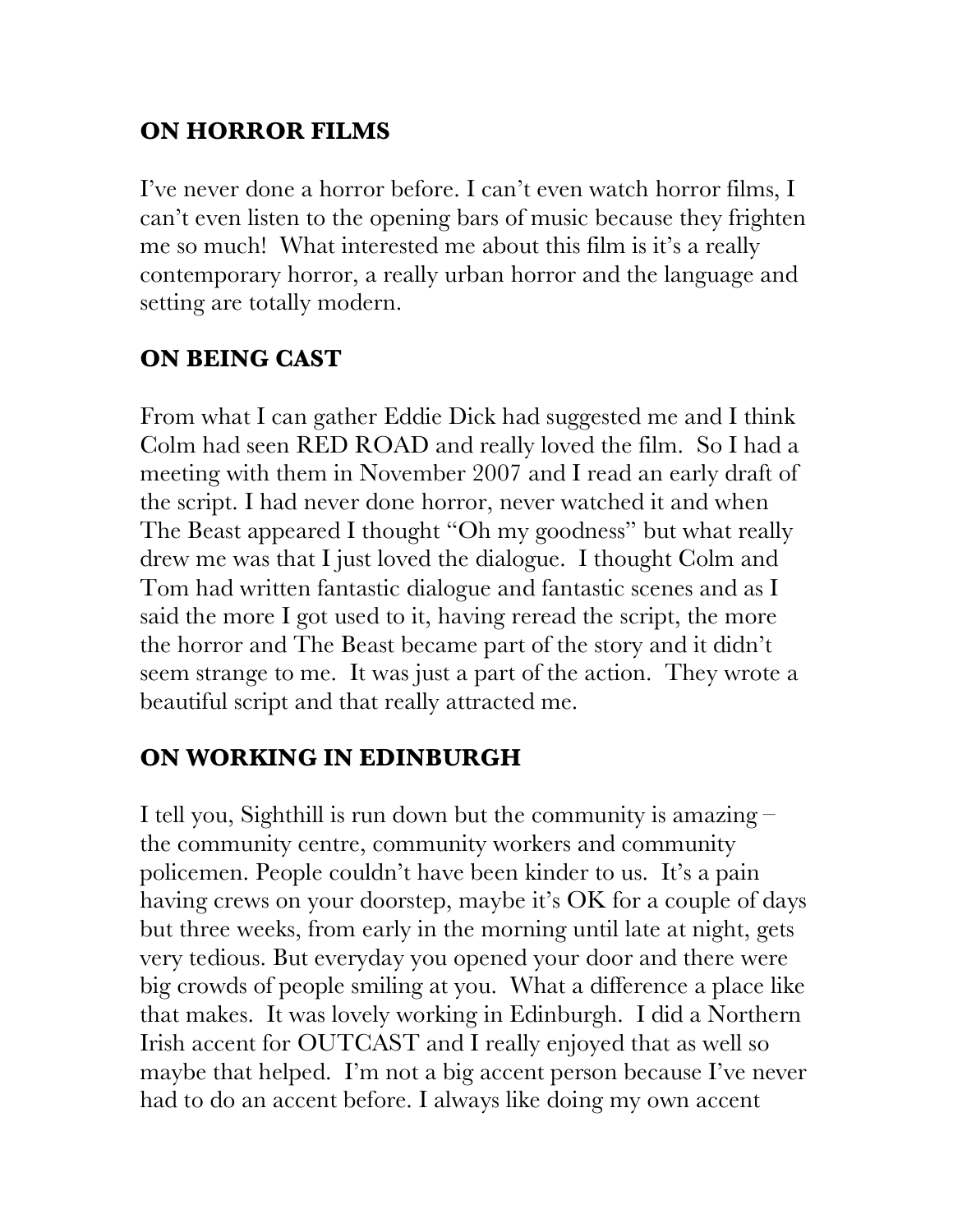because it feels natural but this was written as a Northern Irish accent so I did it and it felt alright.

#### **RESEARCHING THE ROLE**

It is very difficult to get information on The Sidhe . Every time you google 'The Sidhe' you find Star Wars references! So I started reading all these stories, and I'm like "Wow, the history of `The Sidhe is really weird" and then realised I had been researching on a Star Wars fansite!

Some of the research was more gory. I had to slit pigeons with a knife (I'm vegetarian) and carry dead pigeons, and feed pigeons to my son. I'm quite an emotional person so that was difficult at times.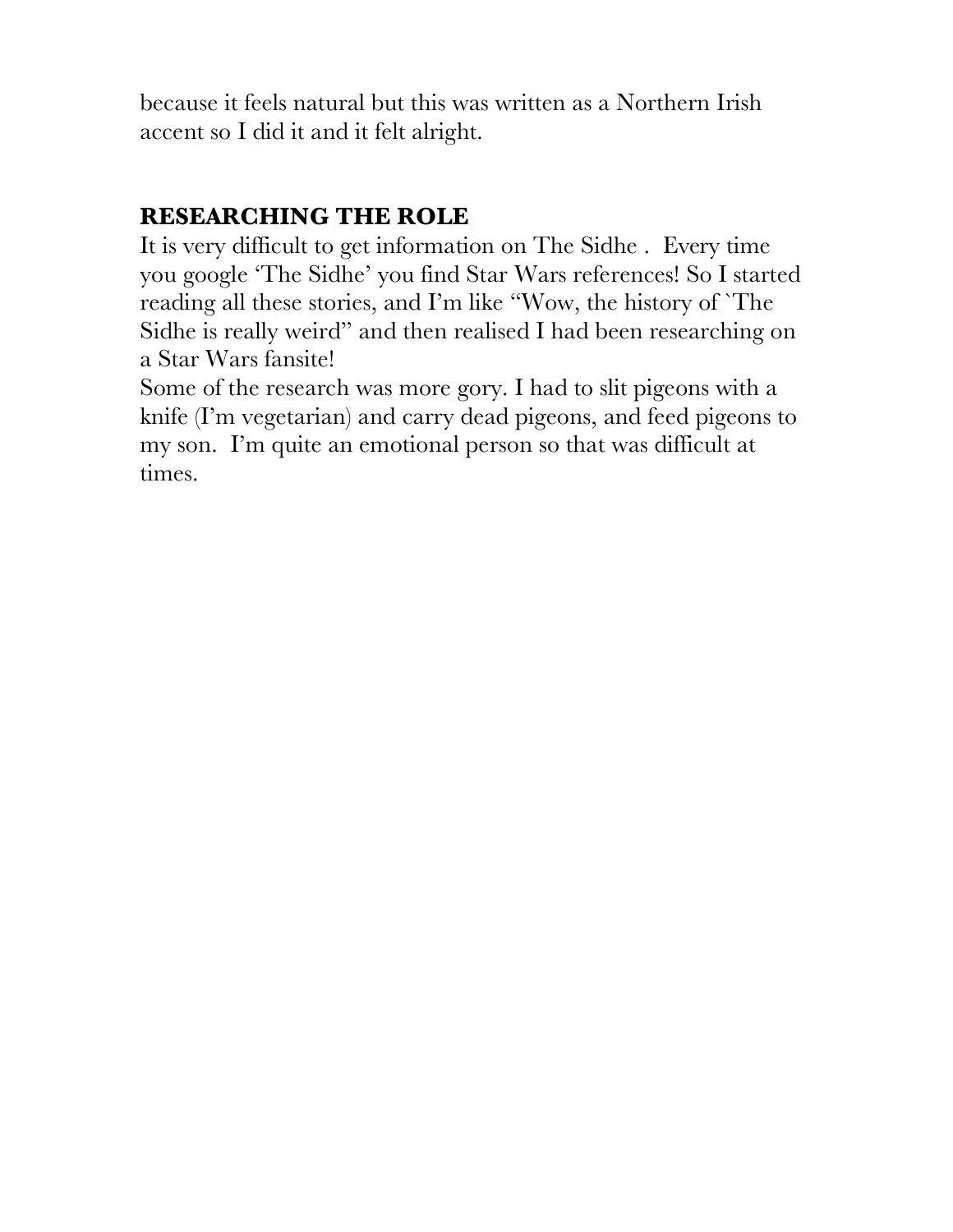### NIALL BRUTON - FERGAL

#### **DESCRIBE FERGAL**

Fergal is not your average teenager. From what I gathered from the script and from what you will see, he hasn't got a great social life. But it's not his own choice to be an outsider, his overpowering mother, Mary, has been harsh and patronising throughout his life, and has raised Fergal on her own, teaching him how to fend for himself, not to get involved with other people and most importantly, to avoid his father. From his 16th birthday, Fergal began questioning his mother about the "rules" that they live by and about his father, Cathal. His curiosity gets the better of him when he falls in love with the girl-next-door, Petronella, a beautiful Romanian. He begins to rebel against his mother and her way of living by spending a lot of time with Petronella. He becomes torn between the only two loves in his life, his mother Mary, the only person he's ever been associated with, who raised him as a single mother and Petronella, the girl who has shown him what it's like being a "real" teenager and what having friends is like. Fergal shows his true colours in the end by making the most important decision he will ever have to make.

#### **WORKING WITH COLM**

Colm...I don't know where to start. He's a great man. He has a great beard!

 He knows what he wants and how to get it and he treats people with the utmost respect. Of course I saw him as a boss, he is the director after all, but I also saw him as a good friend. When we weren't rehearsing or shooting we would just sit about having a great laugh. He's the most convincing man I have ever met. I don't know who enjoyed filming more...me or him.. Every day he would walk onto set with the biggest grin I have ever seen and that would give me the re-assurance that I was in good hands. He's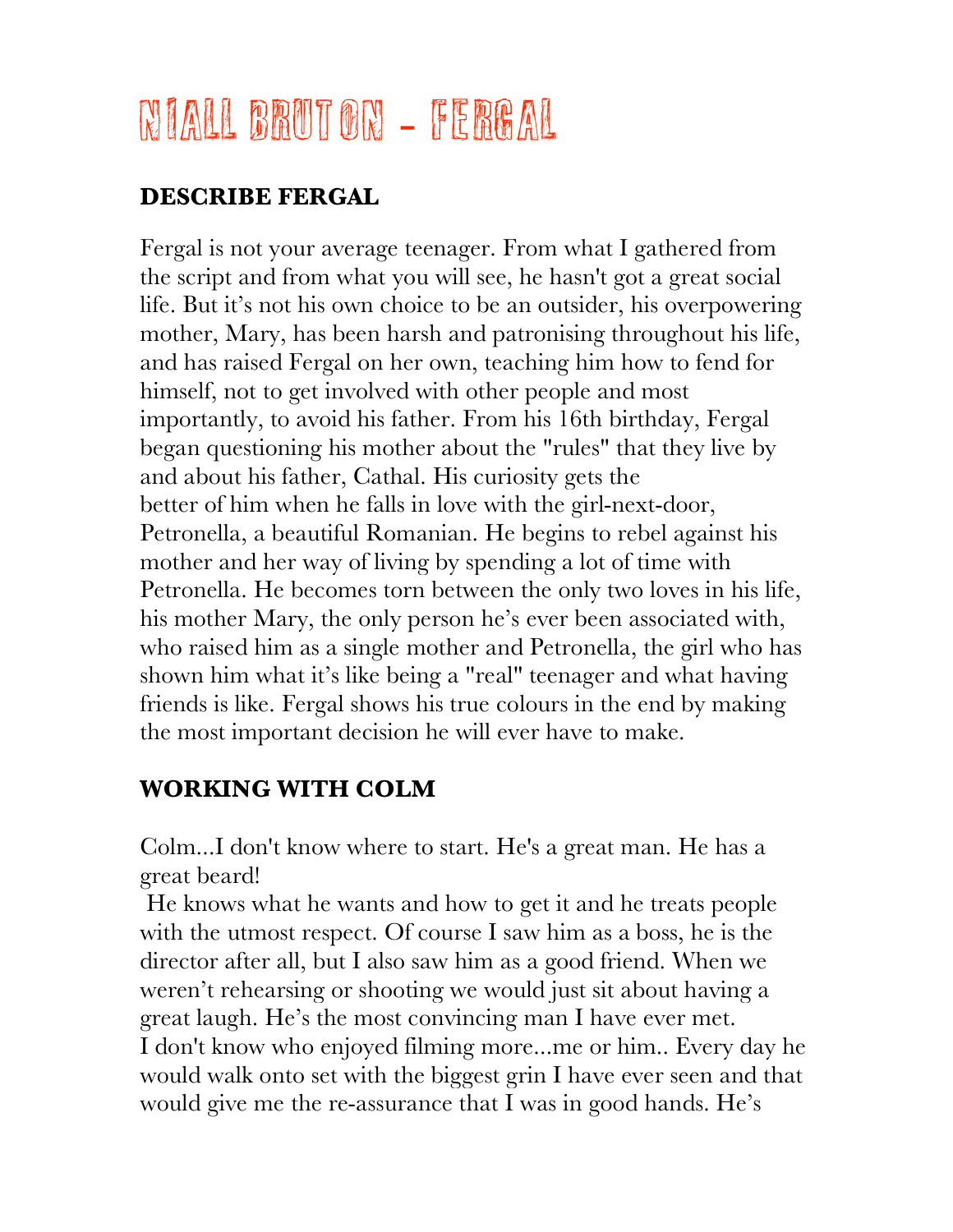great for pep talks as well, any tough scenes I had, he would take me aside and talk to me and give me a little boost and after each day shooting he would give the classic 'Colm Mc McCarthy hug'. He made me comfortable with what I was doing, and when you're far from home and the going gets rough; all that's all you need.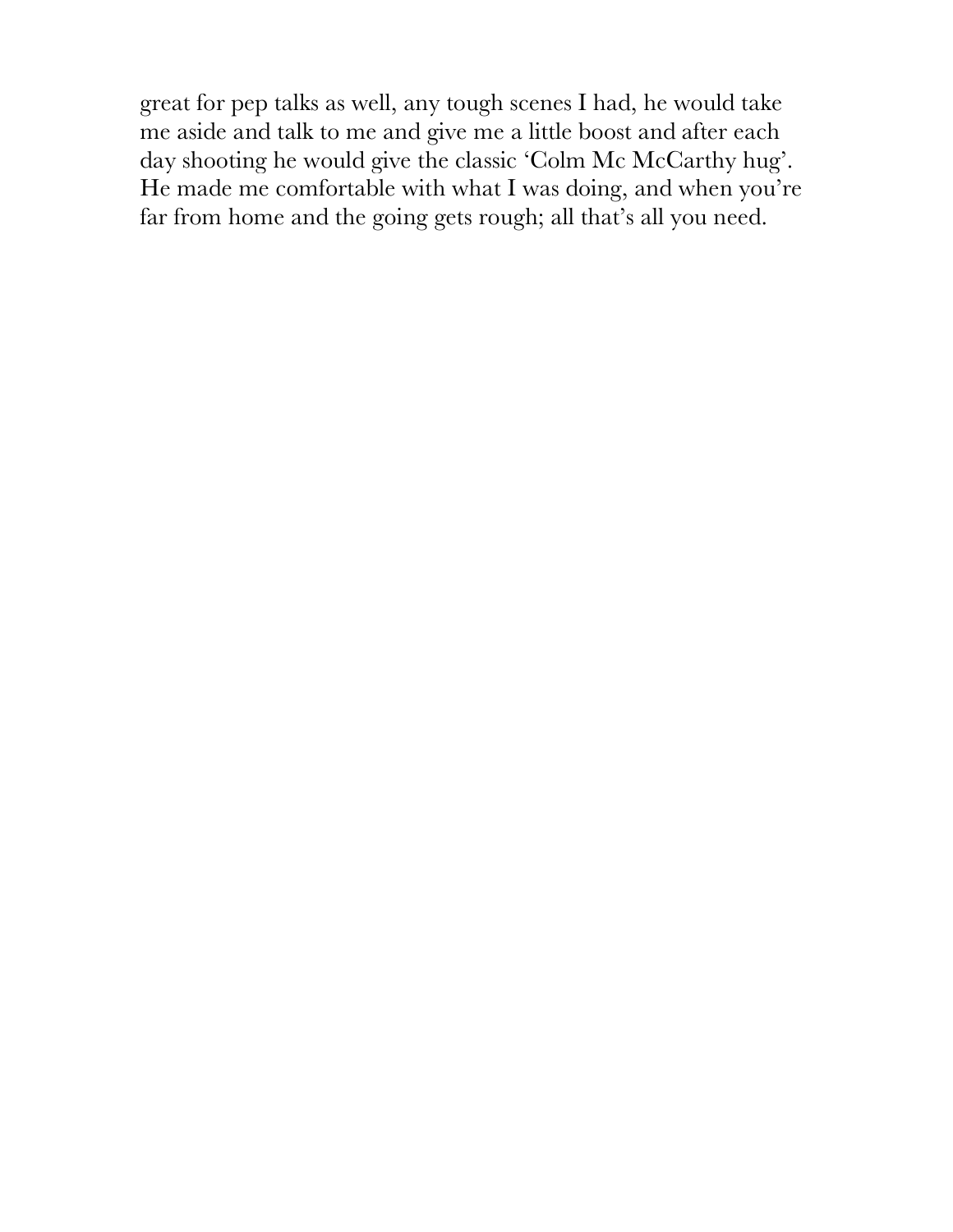### Hanna Stanbridge - Petronella)

### **DESCRIBE PETRONELLA**

Petronella is a Romanian living in the council estates of Edinburgh. She's what we call a "chav" or "ned". She's a typical council estate lass, pretty brash, pretty confident, 16-years-old, but from a dysfunctional home. Her mum is an alcoholic, she's got a disabled brother who she looks after because her mother does nothing around the house, and I think that has made her harsh, she has to be.

She has to fend for herself, she doesn't take any stick from anyone. She's that girl in school that everyone is intimidated by. She has a few friends but she finds it difficult to trust people and to feel safe with people and fit in with them.

#### **RESEARCHING ROMANIAN CULTURE**

I was actually really lucky because I used to go to Telford college and one of the lecturers visits Romania frequently, often bringing his class. I spoke to him and he helped me out with some of the words and my pronunciation. He helped me a lot and I also did a lot of swotting up online and I bought a couple of books. For my back story I thought she doesn't really remember Romania much but I wanted to know as much as I could anyway just to prepare myself.

#### **WORKING WITH THE CAST**

I couldn't believe how much I'm learned from them. Even sharing a dressing room with Therese and Kate was amazing, - when you weren't watching them you were listening to them. We talked about what I should do next and they gave me loads of advice. Also, the way that they spoke, and the way they carried themselves was just such a learning experience. I wasn't in any scenes with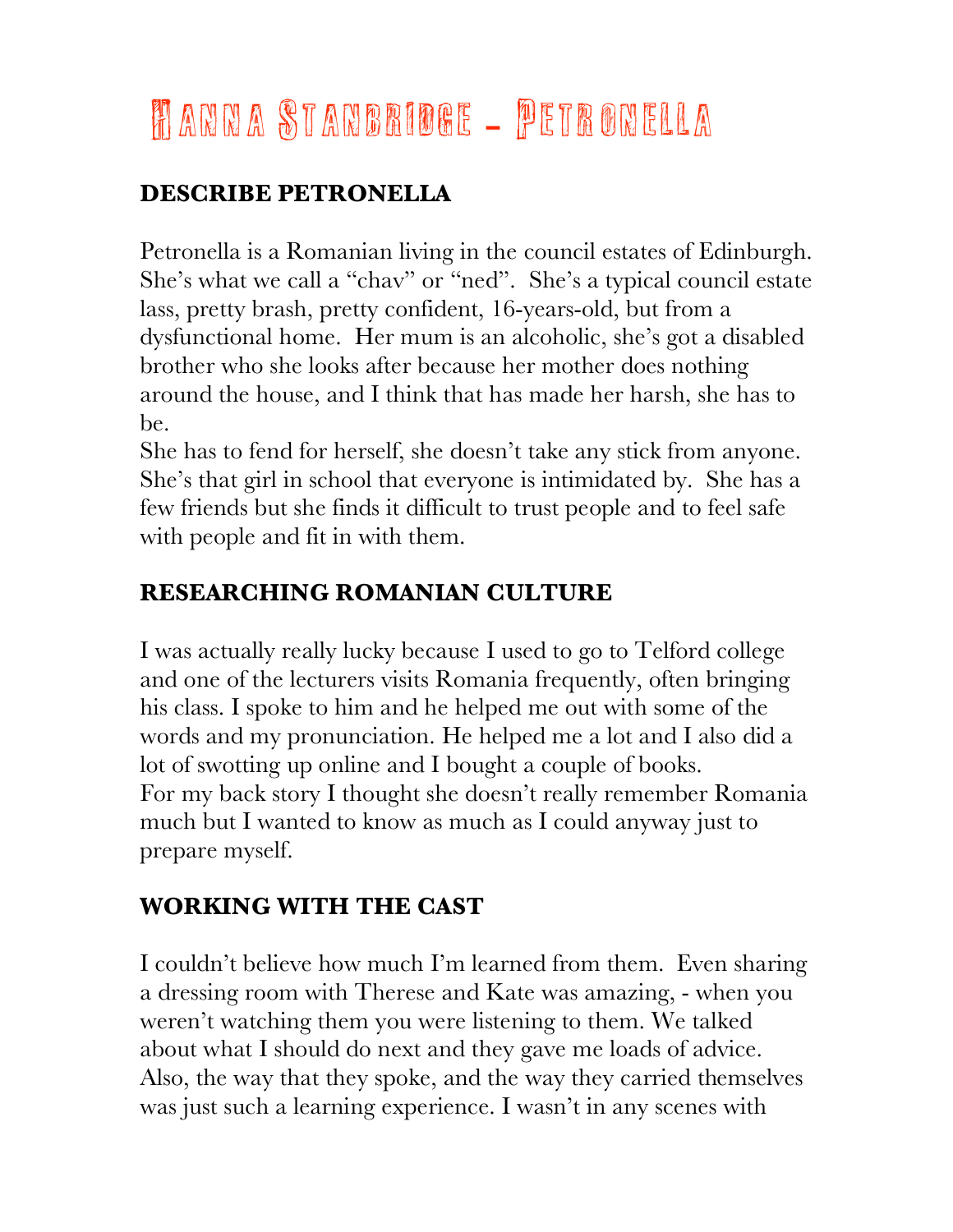Jimmy but to watch Jimmy, even in the read through, was an eyeopener. It was so different to how I had pictured their characters and very exciting to watch.

And then to have a scene with Kate, because she's so still all the time and she's got so much power - I learned so much from the more experienced cast members.

#### **FILMING WITH THE BEAST**

It was weird, when I first heard the word "Beast" I imagined a werewolf and then I saw him for the first time and I thought "wow". He was terrifying; he looked otherworldly, almost like a corpse. It was weird as well, not in a bad way, because Ian looked horrific but he's such a nice guy. He's one of the most gentlemanly men I have ever met. It was really weird sitting next to this guy who is almost completely naked and he's chatting away. Really surreal and very funny.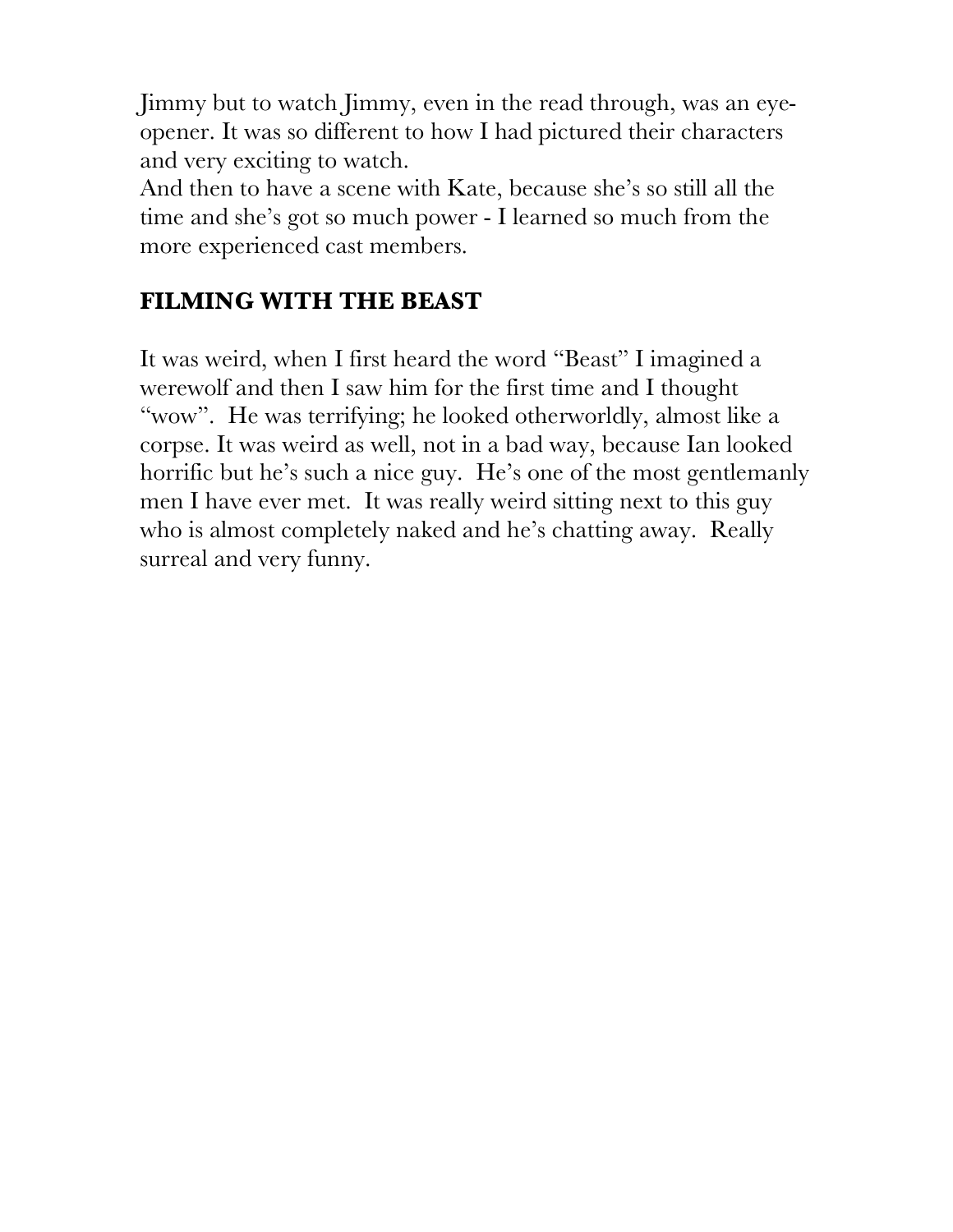### Ian Whyte - The Beast

#### **DESCRIBE THE BEAST**

I play the role of "The Beast" the vicious, nightmarish alter ego of Fergal, played by Niall Bruton. The Beast is, in a nutshell, the personification of all of Fergal's anger, frustration, desire, lust and revenge. I'm always attracted to roles which have an element of difficulty, a new set of problems to overcome in order to deliver the performance and the more horrible and disgusting the character, the better to completely let go of reality.

#### **DID YOU HAVE ANY INPUT INTO THE BEAST'S CHARACTER**

The Beast doesn't have any dialogue, so the script was basically just a guide. The thing is, you never really know how these things are going to work out until you're in the full costume and in front of the camera. I would do what I thought was correct for the character, most of the time, without even consulting with Colm. If he liked it, he would say so. There aren't really any hard rules for this sort of thing, it's got to come organically.

#### **WORKING WITH COLM**

Colm told me before we had even started that this was going to be a very difficult performance and he was absolutely right, but that did not detract from the experience of working with him. He is a very passionate and caring director, he knows exactly what he wants to see and he knows exactly when he's got the shot… which is reassuring when you're naked and freezing cold!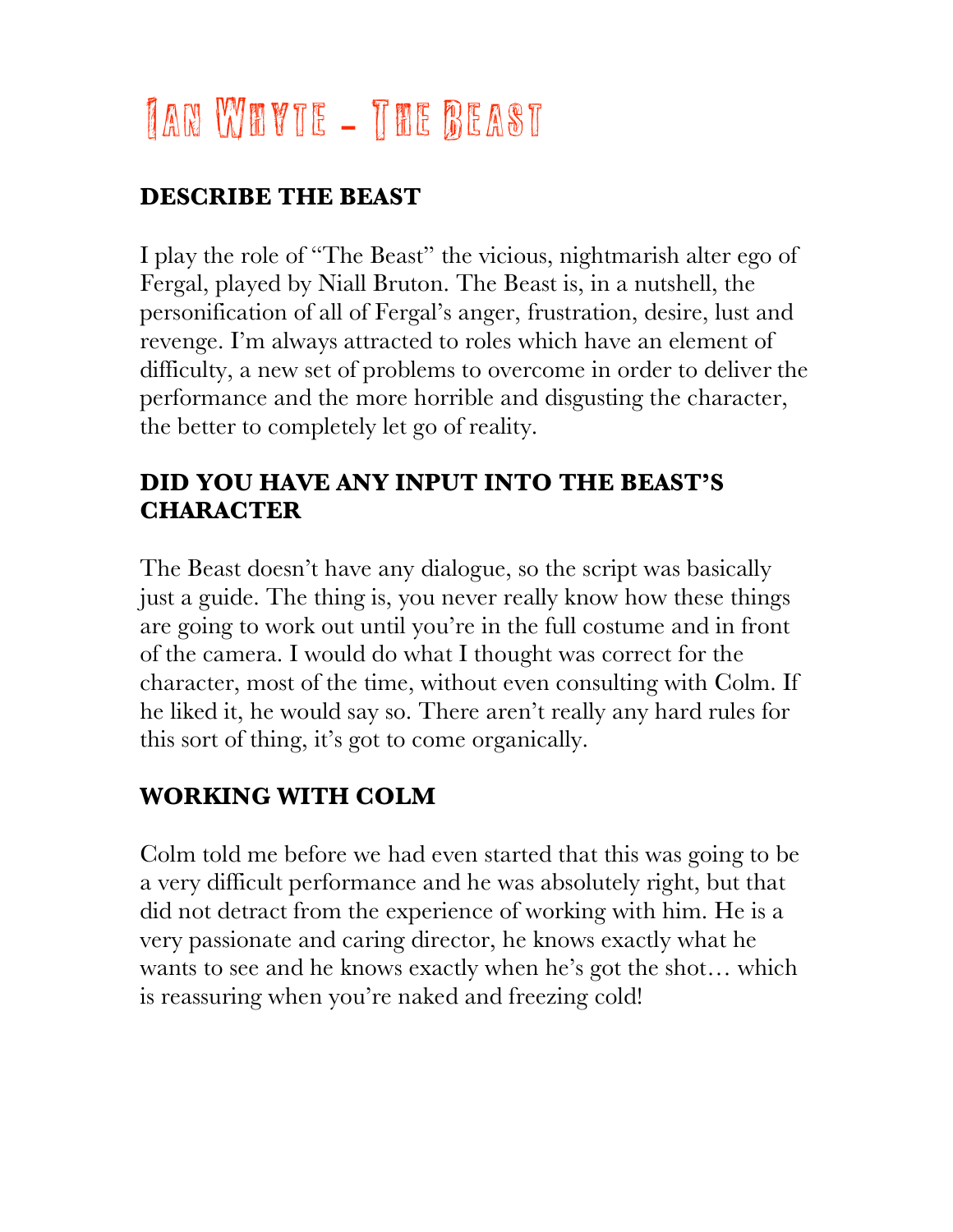#### **ARE YOU A HORROR FAN?**

Yes, always have been. I grew up watching Hammer and Universal classics and I love traditional style horror films that build the suspense gradually, rather than bombard you with shocking gory images as though it's a competitive sport. Gore is a necessary part of horror, it helps to build the reality. You can't eviscerate somebody without them bleeding a lot, that's just silly, but if you have people being sliced up in every scene then it becomes a procession of shocking images instead of a story. Don't get me wrong… there is plenty of gore in this film, but it is necessary.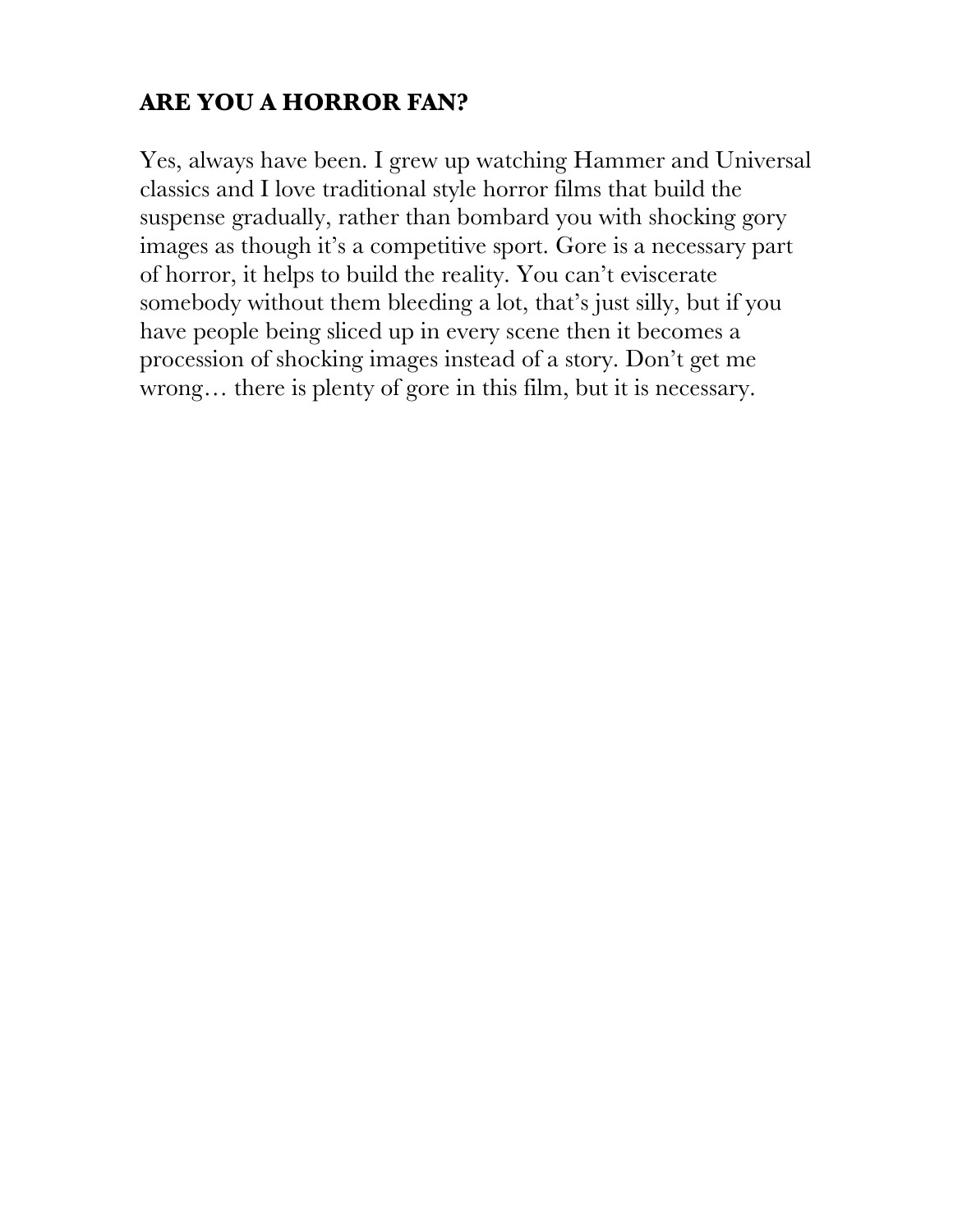### KEY CREW

| Colm McCarthy                                                  |
|----------------------------------------------------------------|
| <b>Brendan McCarthy</b><br>John McDonnell<br><b>Eddie Dick</b> |
| <b>Phil Hunt</b><br><b>Compton Ross</b><br>Carole Sheridan     |
| Colm McCarthy<br>Tom K McCarthy                                |
| Darran Tiernan                                                 |
| <b>Tom Sayer</b>                                               |
| Helen Chapman                                                  |
| Rhona Russell                                                  |
| Niamh Morrison                                                 |
| Giles Packham                                                  |
| Des Hamilton                                                   |
|                                                                |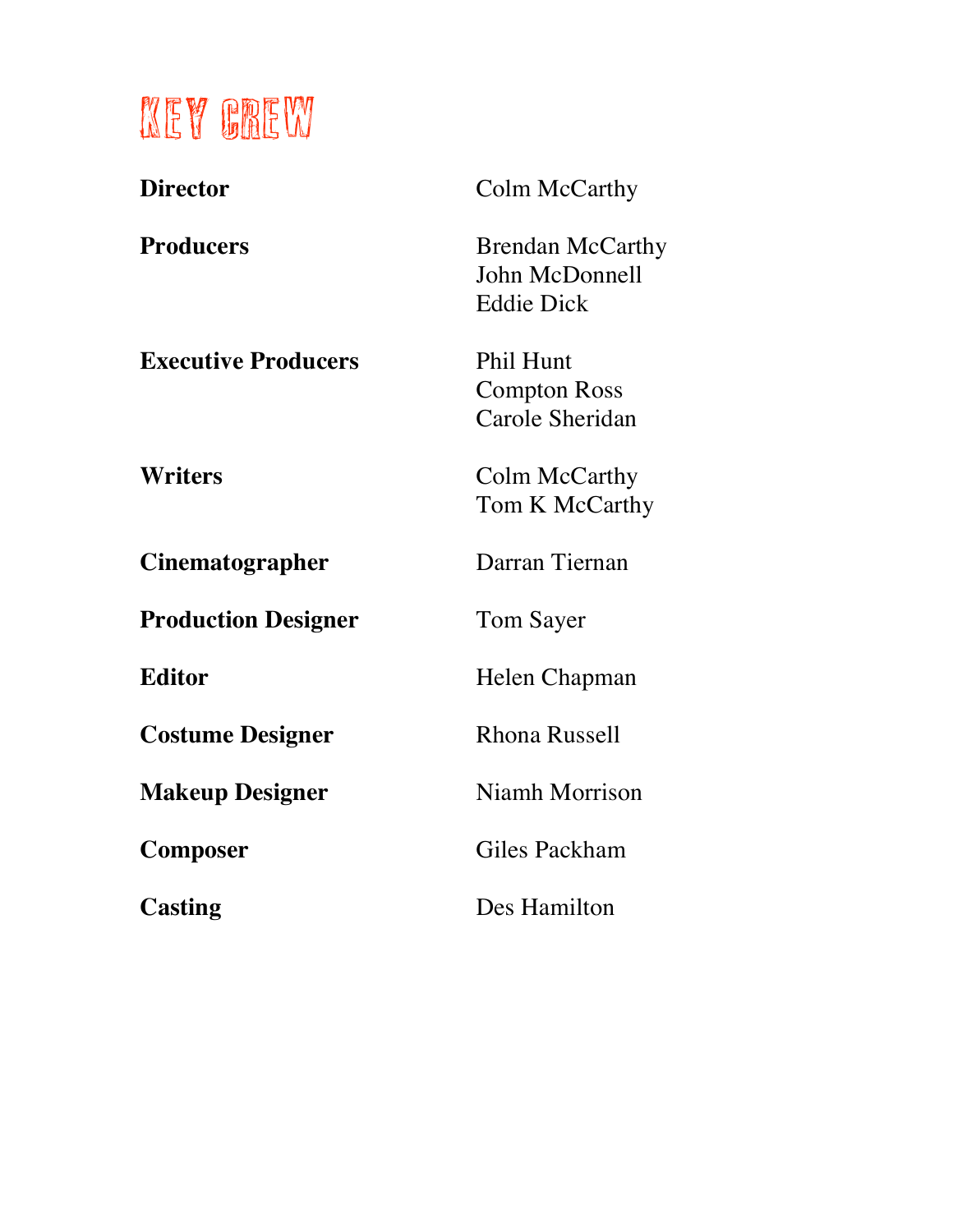### Fantastic films

Fantastic Films is a film production company with a focus on high quality genre and niche films. The directors of the company Brendan McCarthy and John McDonnell have a combined experience of over 40 years in the film industry. Since its inception, Fantastic Films has produced and collaborated on a variety of film projects and received over 50 international awards.

Fantastic Films' first production was the award winning short film **The Making of a Prodigy** (2002, Colm McCarthy). Since then it has consistently developed a wide range of feature and short film productions. The company's first feature film **Song for a Raggy Boy** (2002, Aisling Walsh) premiered at Sundance and received numerous awards, including the Golden Swan for Best Film at Copenhagen, the Jury & Audience Awards at Amiens and the Irish Film & Television Awards (IFTA's) People's Choice Award.

Fantastic Films' second feature **Timbuktu** (2003, Alan Gilsenan), starring Eva Birthistle and Karl Geary, was shot in Ireland and Morocco. **Timbuktu** opened the Dublin International Film Festival and screened worldwide. The film was also nominated in seven different categories for the IFTA's.

In 2006 Fantastic Films produced **48 Angels** (2006, Marion Comer) which featured Shane Brolly and Ciaran Flynn.

Fantastic Films has also consistently produced award winning short films, including **Burning the Bed** (2003, Denis McArdle), **Close** (2004, Tom Hopkins), **Aroma** (2004, Damon Silvester), **Invisible State** (2004, Aisling Walsh), the landmark CGI short film **Prey Alone** (2004, Saint and Mather) and the 2006 BAFTA nominated and OSCAR™ winning short film **Six Shooter** (2004, Martin Mc Donagh).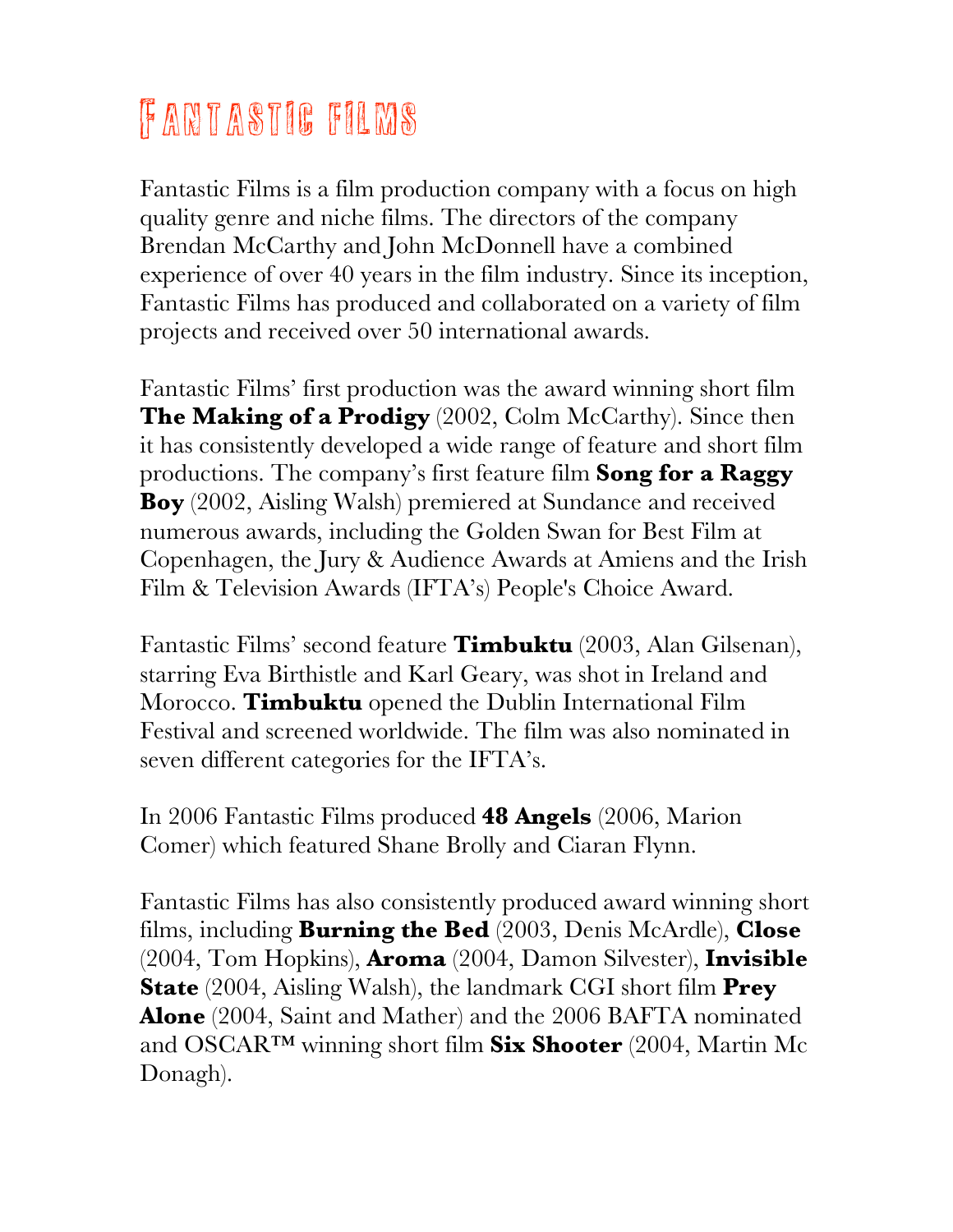Fantastic Films has just completed production on two innovative horror feature films originated and developed by the company.

**Outcast** (2009) is directed by Colm McCarthy and stars James Nesbitt, Kate Dickie, Niall Bruton, Hanna Stanbridge, Ciaran McNenamin and James Cosmo. The film will be released by Vertigo Films, UK and sold internationally by Bankside. **Outcast** is written by Colm and Tom K. McCarthy and produced by John McDonnell and Brendan McCarthy with Eddie Dick of Makar Productions, Scotland, with the participation of the Irish Film Board and Scottish Screen. **Outcast** is due for release in 2010.

**Wake Wood** (2008) is directed by David Keating and stars Aidan Gillen, Eva Birthistle and Timothy Spall. The original story was written by Brendan McCarthy. **Wake Wood** is produced by Brendan McCarthy and John McDonnell, in co-production with Magnus Paulsson of Solid Entertainment, Sweden, in partnership with legendary horror film company Hammer Films with the participation of the Irish Film Board.

For further information on Fantastic Films please visit www.fantasticfilms.ie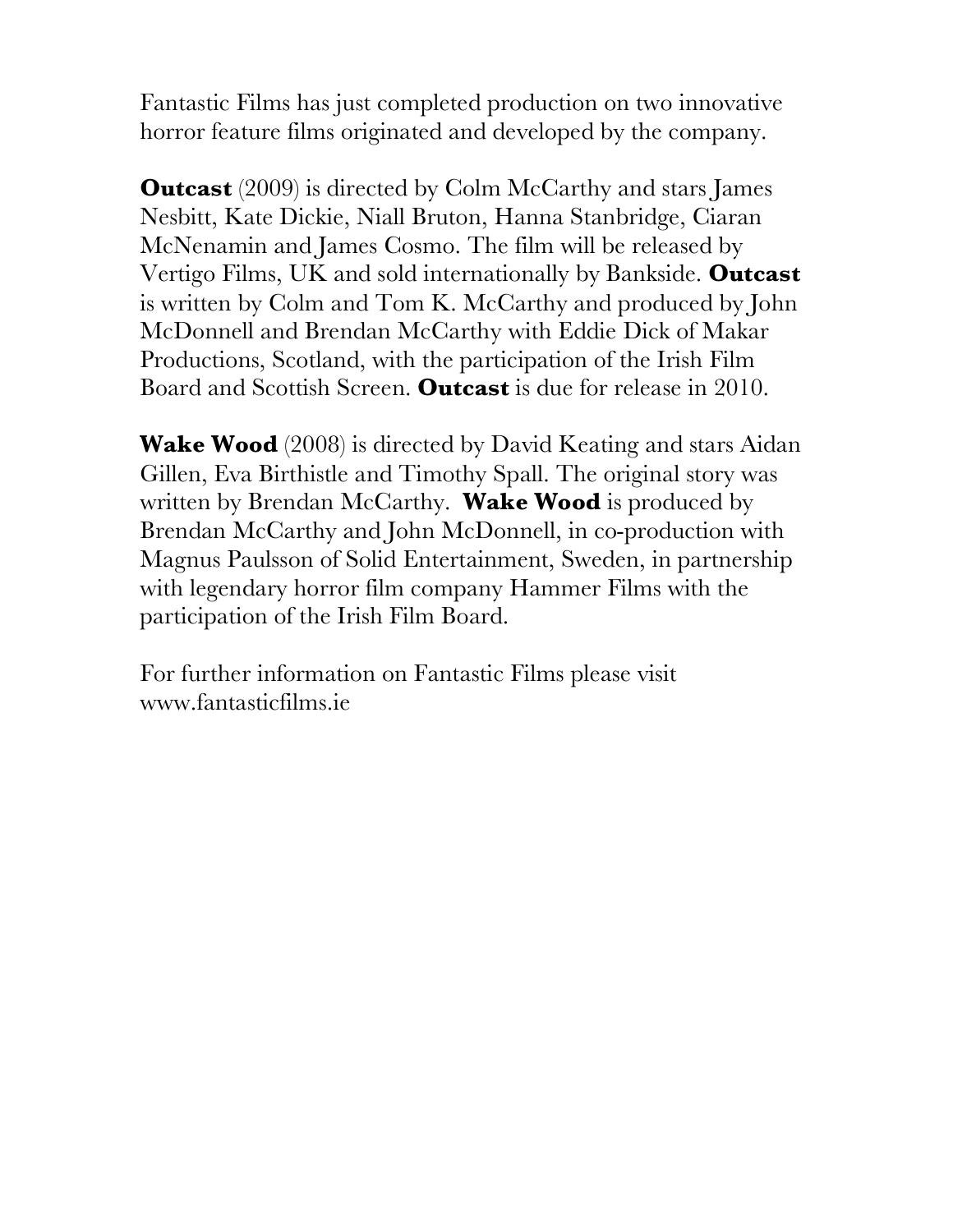### John mcdonnell

John is one of Ireland's most experienced physical producers. His first feature, **Song for a Raggy Boy** (2002, Aisling Walsh), premiered at Sundance and received numerous awards, including the Golden Swan for Best Film at Copenhagen, the Jury & Audience Awards at Amiens and the Irish Film & Television Awards (IFTA's) People's Choice Award.

In 2003 John's second feature, **Timbuktu** (2003, Alan Gilsenan), opened the Dublin International Film Festival and screened worldwide. The film was also nominated in seven different categories for the IFTA's. John has also produced **48 Angels** (2006, Marion Comer), Wilderness (2005, Michael J. Bassett), coproduced **The Tiger's Tail** (2006, John Boorman), **Zonad** (2009, John Carney & Kieron Carney), and **Pelican Blood** (2009, Karl Golden).

Throughout his career John has continued to produce shorts, working with both emerging as well as established writers and directors. His credits include **The Making of a Prodigy** (2002, Colm McCarthy), **Burning The Bed** (2003, Denis McArdle), **Prey Alone** (2004, Saint & Mather), **Close** (2004, Tom Hopkins), **Invisible State** (2004, Aisling Walsh) and **Aroma** (2004, Damon Silvester).

In 2005 John co-produced **Six Shooter** (2004, Martin McDonagh) which went on to receive an OSCAR™ for Best Live Action Short 2006. He was also nominated as Irish "Producer on the Move" in Cannes 2006.

Fantastic Films has just completed production on two innovative horror feature films originated and developed by the company, **Wake Wood** (2008) and **Outcast** (2009).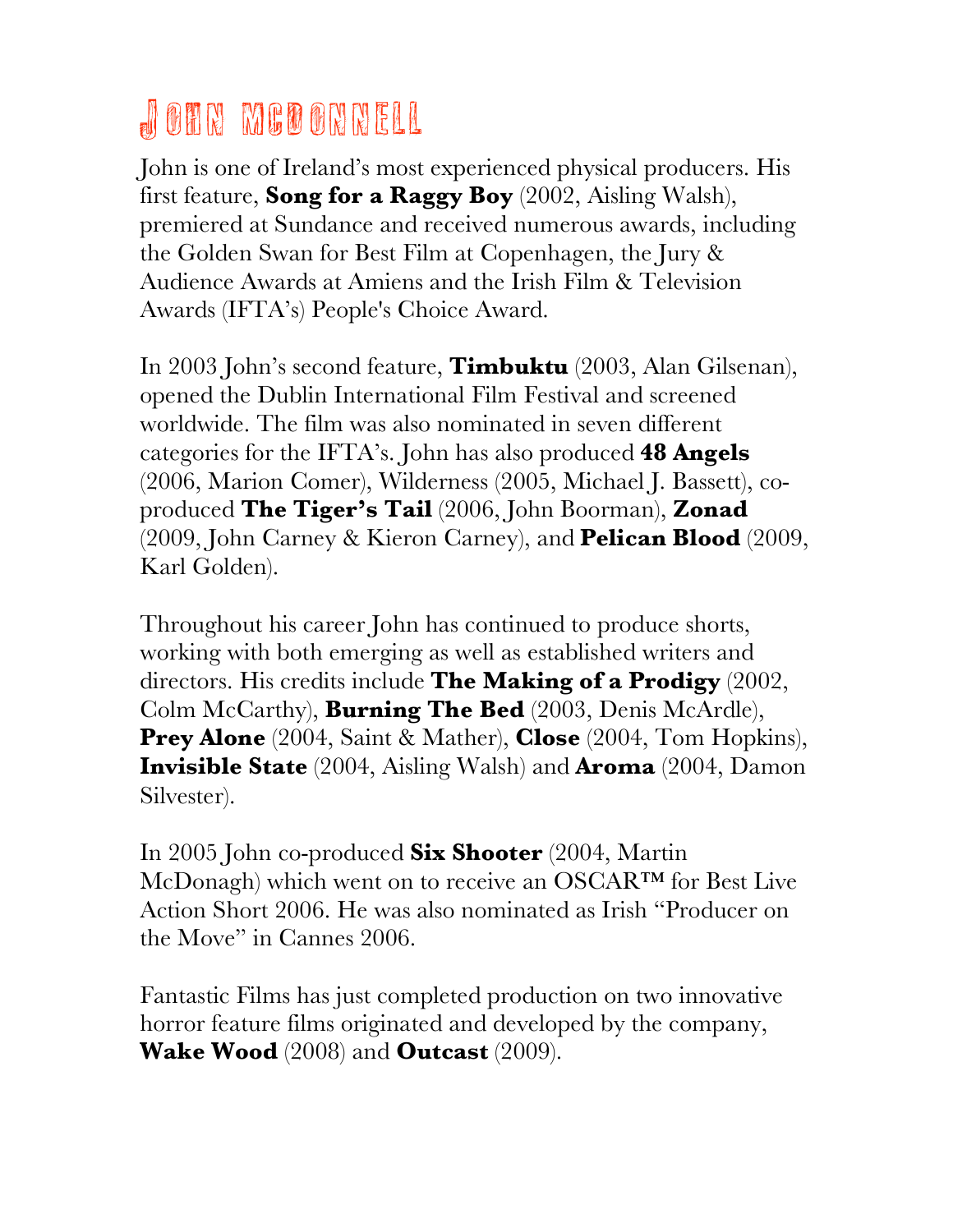### FILMOGRAPHY

| 2009 | <b>Outcast</b> (Feature)                  | Producer    | Colm<br>Dir:<br>McCarthy                       |
|------|-------------------------------------------|-------------|------------------------------------------------|
| 2009 | Pelican<br><b>Blood</b><br>(Feature)      | Co-Producer | Dir: Karl Golden                               |
| 2008 | Wake<br>Wood<br>(Feature)                 | Producer    | Dir: David Keating                             |
| 2008 | <b>Zonad</b> (Feature)                    | Co-Producer | Dir: John Carney &<br><b>Kieron Carney</b>     |
| 2007 | <b>The Keys</b> (Short)                   | Producer    | Dir:<br>John<br>McDonnell                      |
| 2007 | <b>POV</b> (Short)                        | Producer    | Dir: John Kennedy                              |
| 2006 | <b>Angels</b><br>48<br>(Feature)          | Producer    | Dir: Marion Comer                              |
| 2006 | The Tiger's Tail<br>(Feature)             | Co-Producer | Dir: John Boorman                              |
| 2005 | <b>Wilderness</b><br>(Feature)            | Co-Producer | Michael<br>Dir:<br>$\cdot$ .<br><b>Bassett</b> |
| 2005 | O (Short)                                 | Producer    | Dir: Tom Hopkins                               |
| 2004 | <b>Prey Alone</b> (Short)                 | Producer    | Saint<br>Dir:<br>$\&$<br>Mather                |
| 2004 | <b>Six</b><br><b>Shooter</b><br>(Short)   | Co-Producer | Martin<br>Dir:<br>McDonagh                     |
| 2004 | Invisible<br><b>State</b><br>(Short)      | Producer    | Dir: Aisling Walsh                             |
| 2004 | <b>Aroma</b> (Short)                      | Producer    | Dir:<br>Damon<br>Sylvester                     |
| 2004 | <b>Close</b> (Short)                      | Producer    | Dir: Tom Hopkins                               |
| 2003 | Timbuktu<br>(Feature)                     | Producer    | Dir: Alan Gilsenan                             |
| 2003 | <b>Burning the Bed</b><br>(Short)         | Producer    | Dir: Denis McArdle                             |
| 2003 | The Struggle (TV<br>Doc)                  | Producer    | Dir: Ruan Mangan                               |
| 2002 | Song for a Raggy<br><b>Boy</b> (Feature)  | Producer    | Dir: Aisling Walsh                             |
| 2002 | The Making of a<br><b>Prodigy</b> (Short) | Producer    | Colm<br>Dir:<br>McCarthy                       |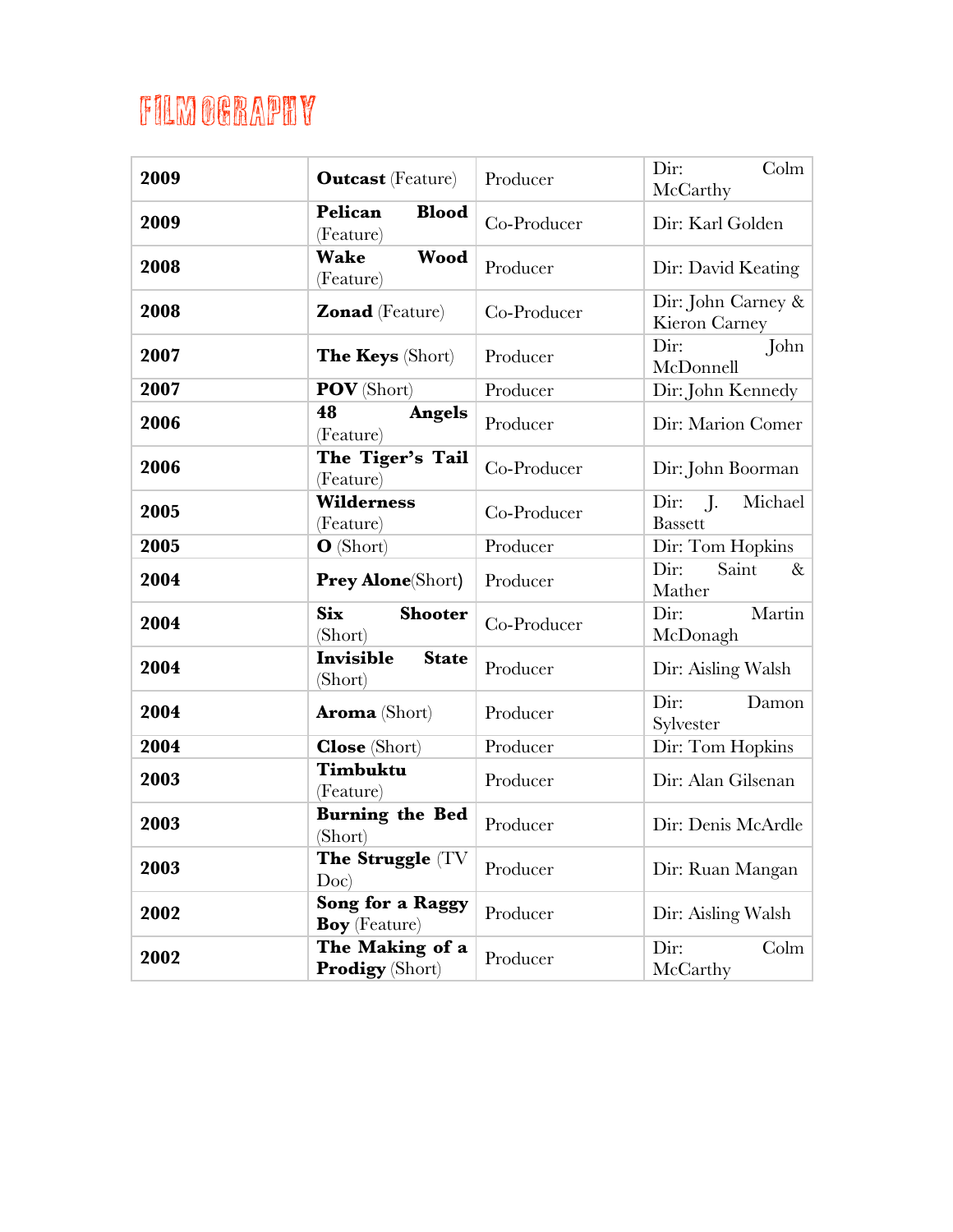### BRENDAN MCGARTHY

Brendan McCarthy has worked as an independent producer and as a public funder. He worked as Head of Production and Development at the Irish Film Board from 2001 to 2005. He was involved in creating a new production finance initiative including the Low Budget Initiative and the Micro Budget Digital / Development fund. He was actively involved in the selection and funding of project for both development and production.

Brendan McCarthy has worked as Film Adviser to the Arts Council of Ireland from 2006 to 2010. His role involved consulting on both policy and project related issues. He has acted as the Irish delegate to Eurimages, the European co-production fund based at the Council of Europe since 2001. He has been active member in creating policy and project selection.

In 2006 Brendan joined Fantastic Films as the Head of Development and Financing. Fantastic Films has just completed production on two innovative horror feature films originated and developed by the company, **Wake Wood** (2008) and **Outcast**  (2009).

In 2006 Brendan received 1st Class Hons MA in Scriptwriting from Dun Laoghaire College of Art, Design & Technology (DLIADT). His first script **Wake Wood** was produced by Fantastic Films in 2008, in co-production with Magnus Paulsson of Solid Entertainment, Sweden and in partnership with Hammer Film.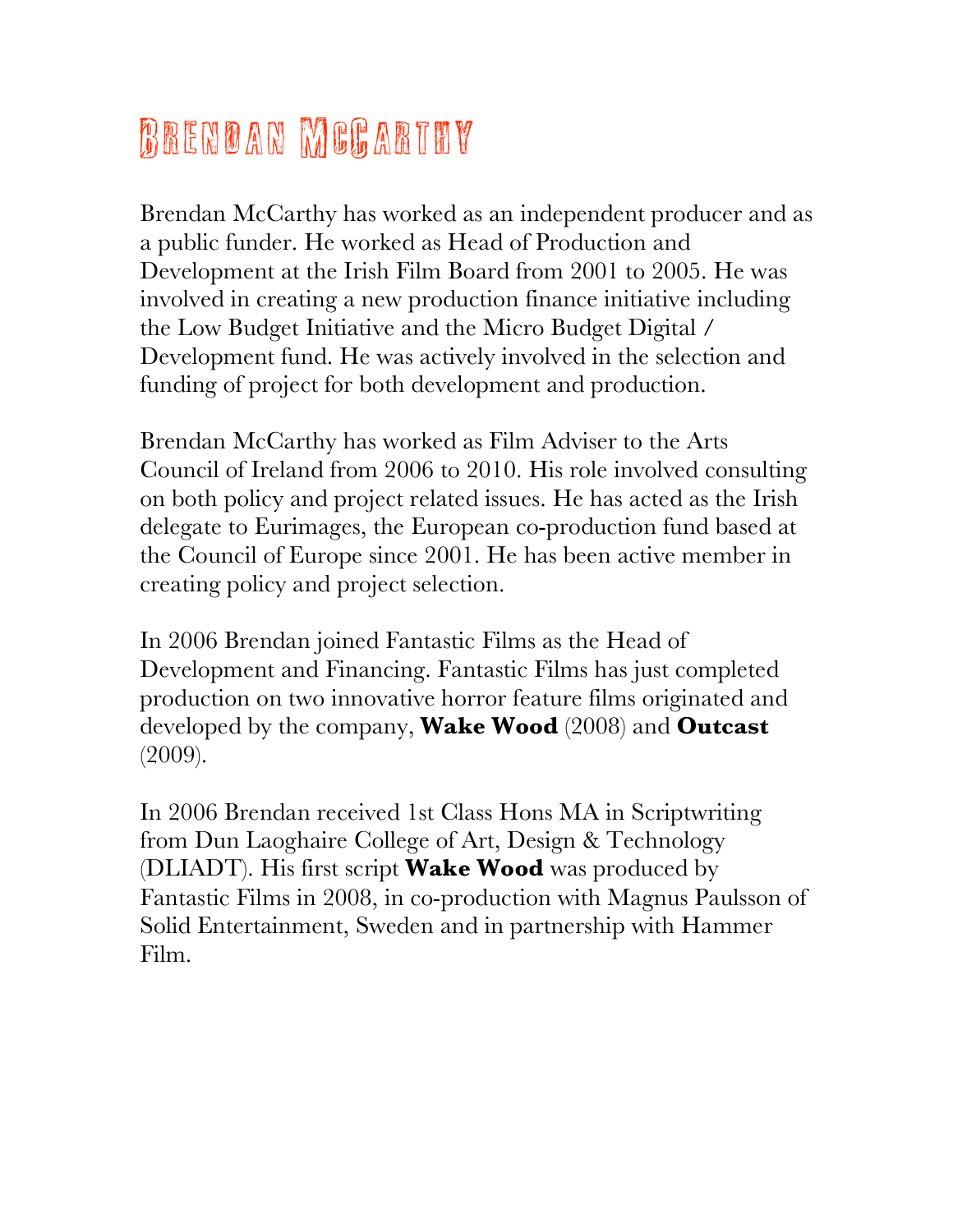### FILMOGRAPHY

| 2009 | <b>Outcast</b> (Feature)                          | Producer | Dir:<br>Colm<br>McCarthy         |
|------|---------------------------------------------------|----------|----------------------------------|
| 2008 | WakeWood<br>(Feature)                             | Producer | Dir: David Keating               |
| 2006 | Gaelgóir Nocht<br>TV Feature)                     | Producer | Dir:<br><b>Neasa</b><br>Hardiman |
| 2001 | <b>Chaos</b> (Feature)                            | Producer | Geraldine<br>Dir:<br>Creed       |
| 2001 | $\mathbf{m}$<br>Putt<br>Pitch<br>(Short)          | Producer | Dir: Donald Clarke               |
| 1996 | The Moon and<br><b>the Stars</b> (Feature)        | Producer | Geraldine<br>Dir:<br>Creed       |
| 1994 | The<br><b>Stranger</b><br>Within<br>Me<br>(Short) | Producer | Dir:<br>Geraldine<br>Creed       |

Independent Film Produced by Brendan McCarthy

Executive Producer - Irish Film Board – Selected Feature Film Drama

| 2006 | <b>Studs</b>                            | <b>Executive Producer</b> | <b>Brother Films</b>                 |
|------|-----------------------------------------|---------------------------|--------------------------------------|
| 2006 | <b>48 Angels</b>                        | <b>Executive Producer</b> | ZDF/<br>ARTE/<br><b>NIFTC</b>        |
| 2005 | Dead<br>Long<br>Enough                  | <b>Executive Producer</b> | <b>Grand Pictures</b>                |
| 2005 | <b>Boy Eats Girl</b>                    | <b>Executive Producer</b> | Element                              |
| 2005 | <b>Trouble with Sex</b>                 | <b>Executive Producer</b> | Fubar                                |
| 2005 | Isolation                               | <b>Executive Producer</b> | Element/<br>Film<br>Four             |
| 2005 | <b>Breakfast</b><br>on<br><b>Pluto</b>  | <b>Executive Producer</b> | Parallel<br>Films/<br>Pathe          |
| 2005 | The Mighty Celt                         | <b>Executive Producer</b> | <b>BBC</b><br>Films/<br><b>NIFTC</b> |
| 2004 | <b>Halo Effect</b>                      | <b>Executive Producer</b> | Macdara Kelliher                     |
| 2004 | <b>Dead Meat</b>                        | <b>Executive Producer</b> | Horrorthon Films                     |
| 2004 | Foreign<br>(TV)<br>Exchange<br>Episode) | <b>Executive Producer</b> | Magma/ Southern<br>Star/RTÉ          |
| 2004 | Omagh                                   | <b>Executive Producer</b> | Films/<br>Element<br>Channel 4       |
| 2004 | <b>Freeze Frame</b>                     | <b>Executive Producer</b> | Greenpark Films                      |
| 2004 | <b>Man About Dog</b>                    | <b>Executive Producer</b> | <b>Treasure Films</b>                |
| 2003 | Cowboys<br>&                            | <b>Executive Producer</b> | Wide Eye Films                       |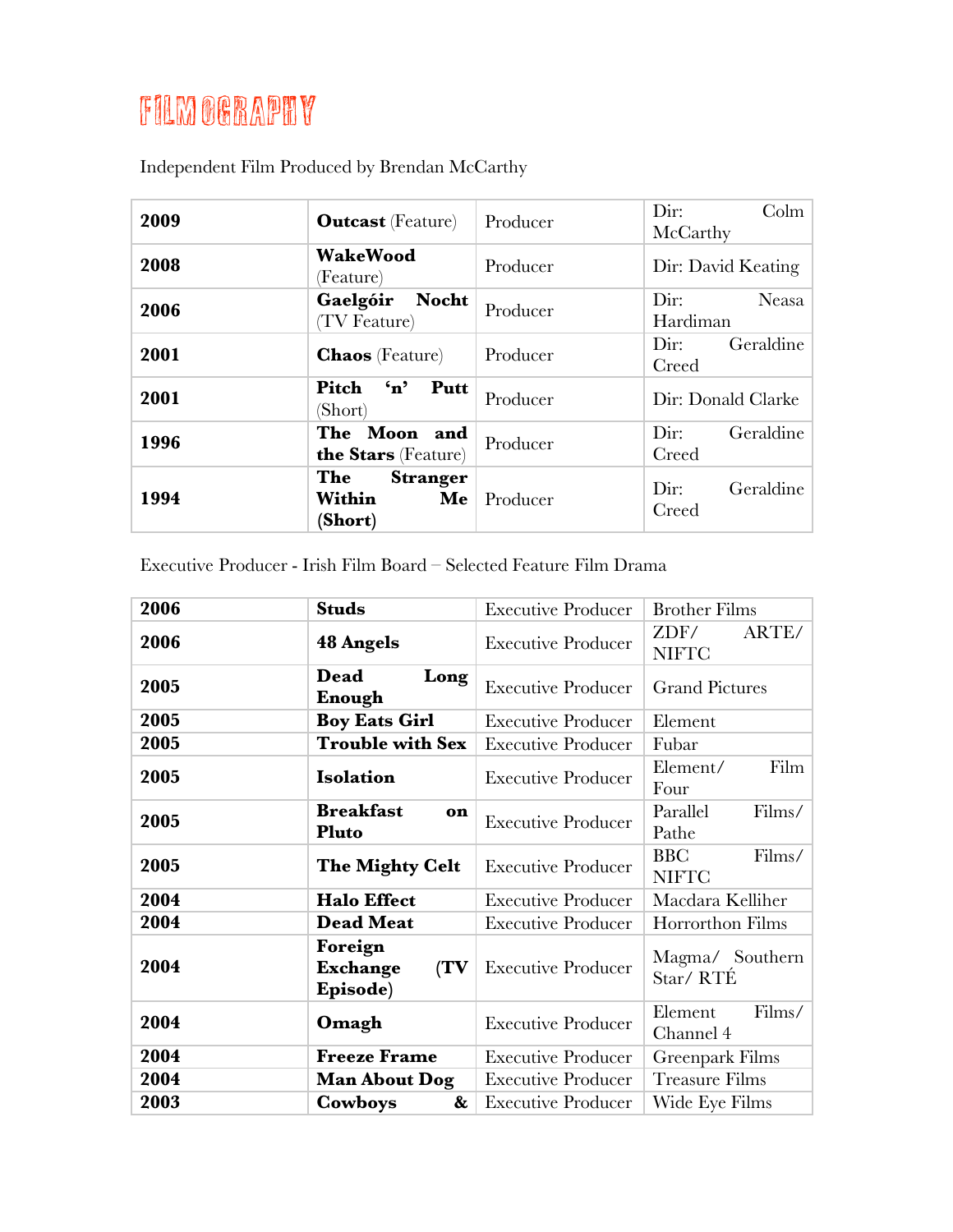|      | <b>Angels</b>              |                           |                           |
|------|----------------------------|---------------------------|---------------------------|
| 2003 | Watermelon                 | <b>Executive Producer</b> | Samson/Granada/<br>TV3    |
| 2003 | The<br><b>Honeymooners</b> | <b>Executive Producer</b> | Samson                    |
| 2003 | <b>Dead Bodies</b>         | <b>Executive Producer</b> | Distinguished<br>Features |
| 2003 | Goldfish<br><b>Memory</b>  | <b>Executive Producer</b> | Goldfish<br>Production    |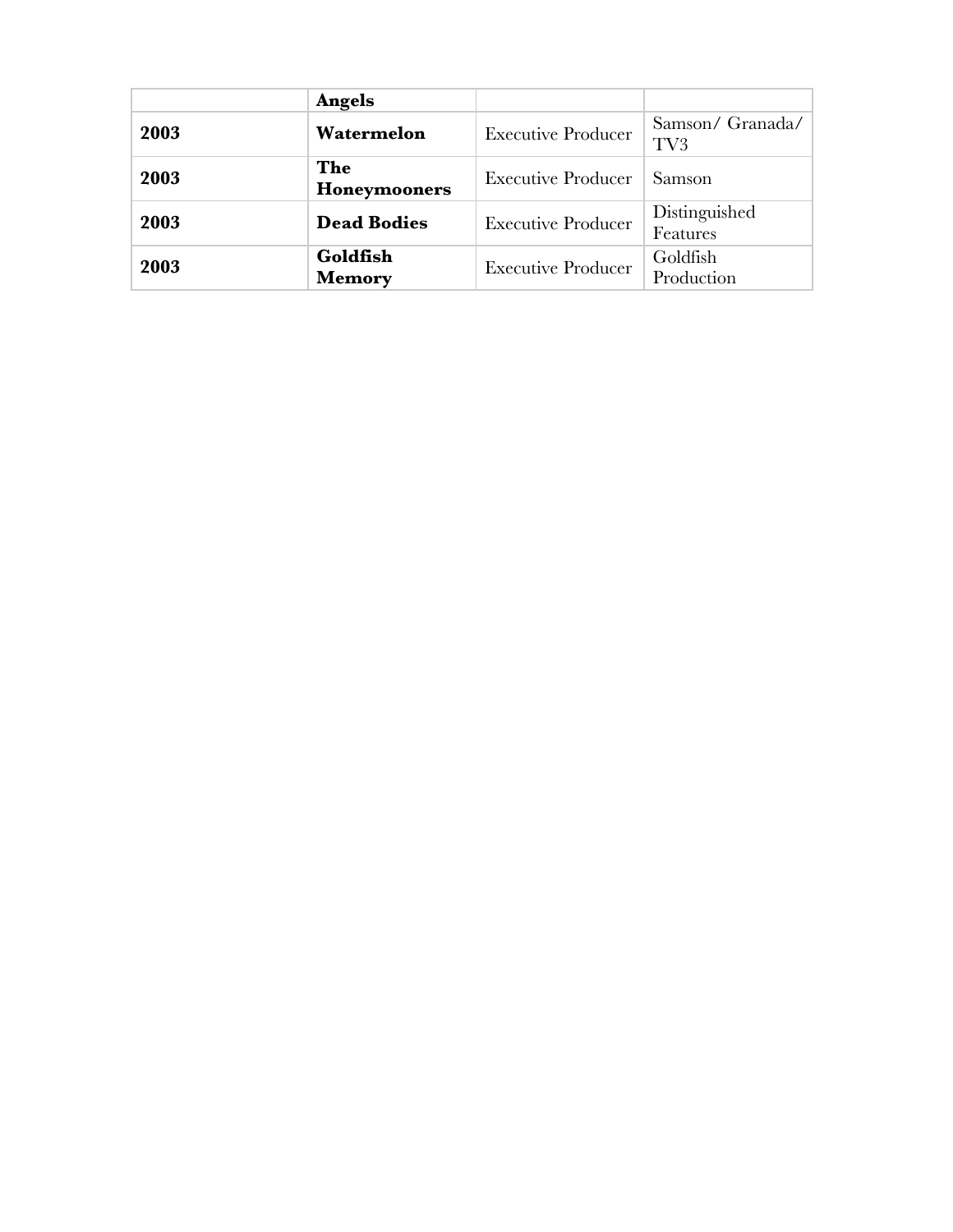### Makar productions

Makar Productions is run by Eddie Dick, and has a wide range of projects in development. Makar Productions is in partnership with London-based Parallax Independent, of which Eddie is also a director.

Makar Productions co-produced **Blind Flight** with Parallax Independent and Samson Films (directed by John Furse and starring Ian Hart and Linus Roache) which is based on Brian Keenan's book An Evil Cradling.

**Blind Flight** nominations and awards:

Tribeca Film Festival, New York: Ian Hart, Best Actor Award

| <b>BAFTA</b> Scotland: | Ian Hart, Best Actor Nomination |
|------------------------|---------------------------------|
|                        | Linus Roache, Best Actor        |
|                        | Nomination                      |

British Independent Film Awards:Ian Hart, Best Actor Nomination

Irish Film & Television Awards: Best Film Nomination Best Music Nomination

In 2006, Eddie produced **True North** with Ariel Films and Samson Films; a feature film written and directed by Steve Hudson and starring Peter Mullan, Gary Lewis, Martin Compston, Steven Robertson and Angel Li.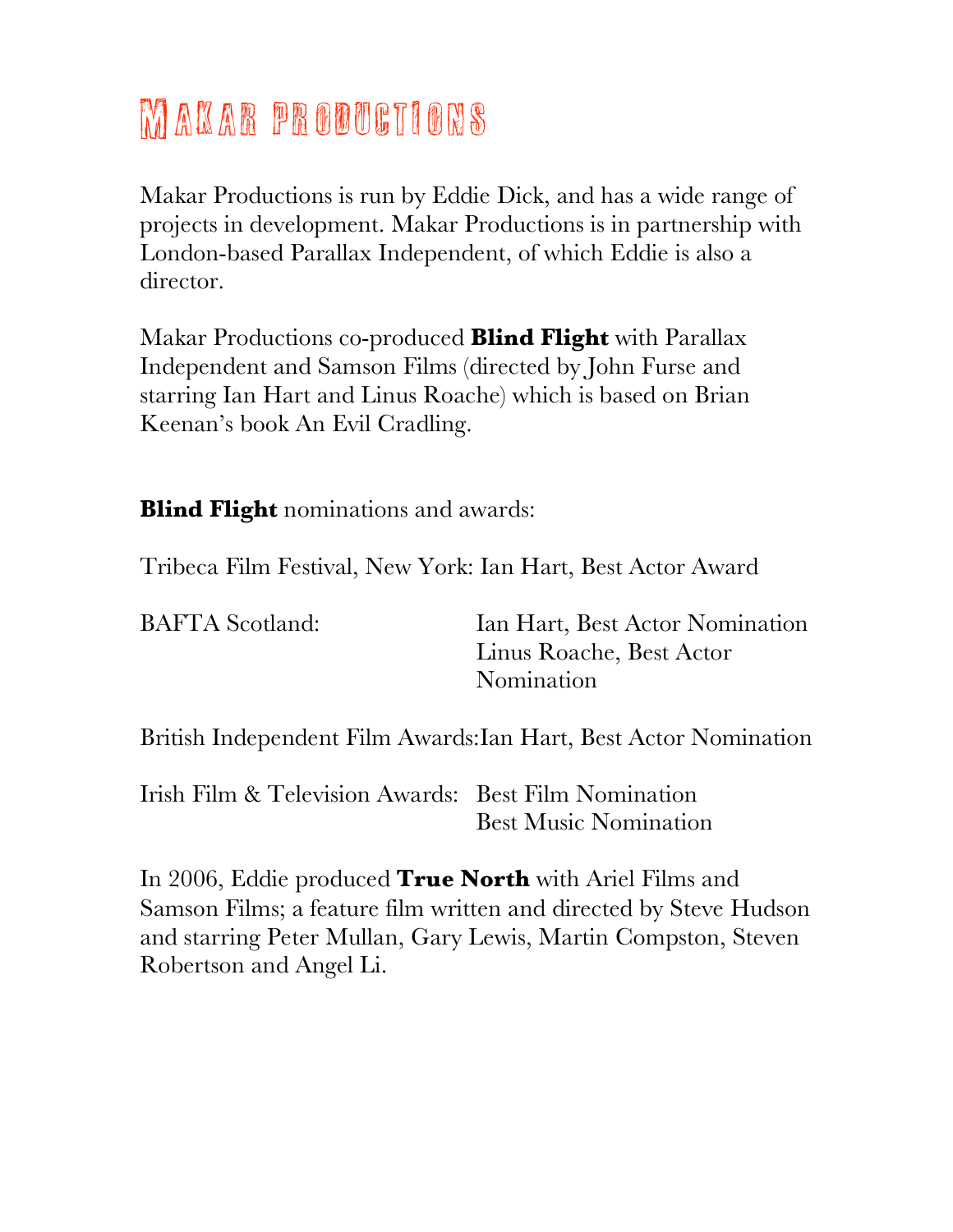#### **True North** awards:

| <b>BAFTA Scotland Awards 2006:</b> | <b>Best Film Nomination</b>       |
|------------------------------------|-----------------------------------|
|                                    | <b>Best Director Nomination</b>   |
|                                    | <b>Best Screenplay Nomination</b> |
|                                    | Martin Compston, Best Actor       |
|                                    | Nomination.                       |
| Cherbourg Film Festival 2007:      | $Won - Best Film (Jury Prize)$    |
|                                    | $Won - Best Film (Student Jury)$  |
|                                    | Prize)                            |
|                                    | Won - Best Actress (Angel Li)     |

Celtic Film and Television Festival 2007:

Won- Best Feature Length Drama (International Jury Prize)

Pamplona Film Festival, Spain, 2007: Won – Best Film.

Ourense Independent Film Festival, Spain, 2007: Won – Best Film Won – Best Director

British Independent Film Awards, 2007: Nomination - Douglas Hickox Best Debut Director Award

In 2007/8, Eddie produced **Trouble Sleeping**, a feature film about the lives of Muslim Refugees in Scotland. This innovative film is a co-production between Makar and the Theatre Workshop in Edinburgh. The film premiered at the Edinburgh International Film Festival in June 2008.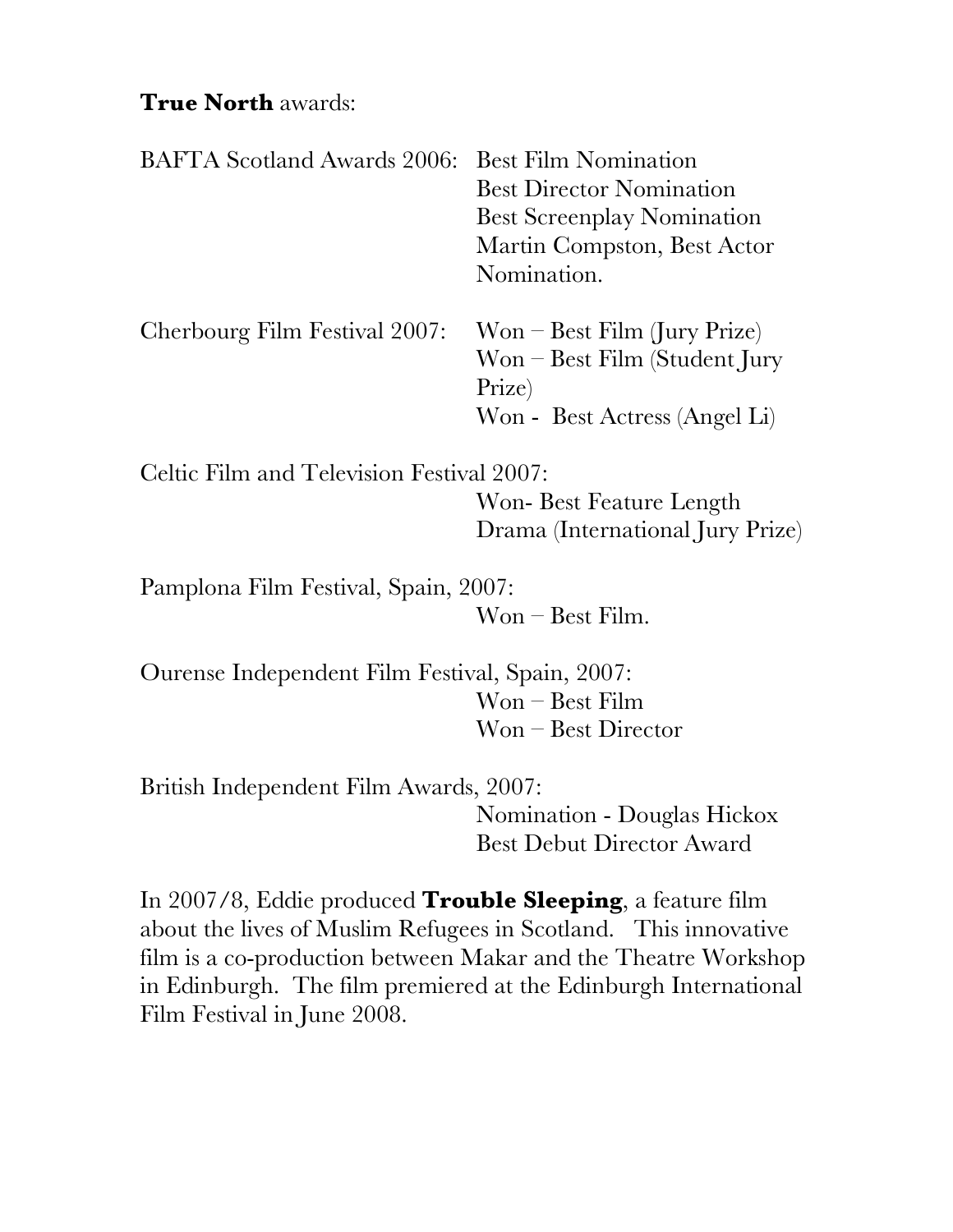#### **Trouble Sleeping** Awards:

BAFTA Scotland New Talent Awards 2008: Won – Best New Work 2008

Peace on Earth Film Festival, Chicago 2008: Won – Best Feature Film

BAFTA Scotland Awards 2008: Nomination – Best Actress (Alia Alzougbi)

In 2009, Makar co-produced **Outcast** with Fantastic Films of Ireland. The film was directed by Colm McCarthy and stars James Nesbitt and Kate Dickie. It is in post-production with delivery expected in Spring 2010.